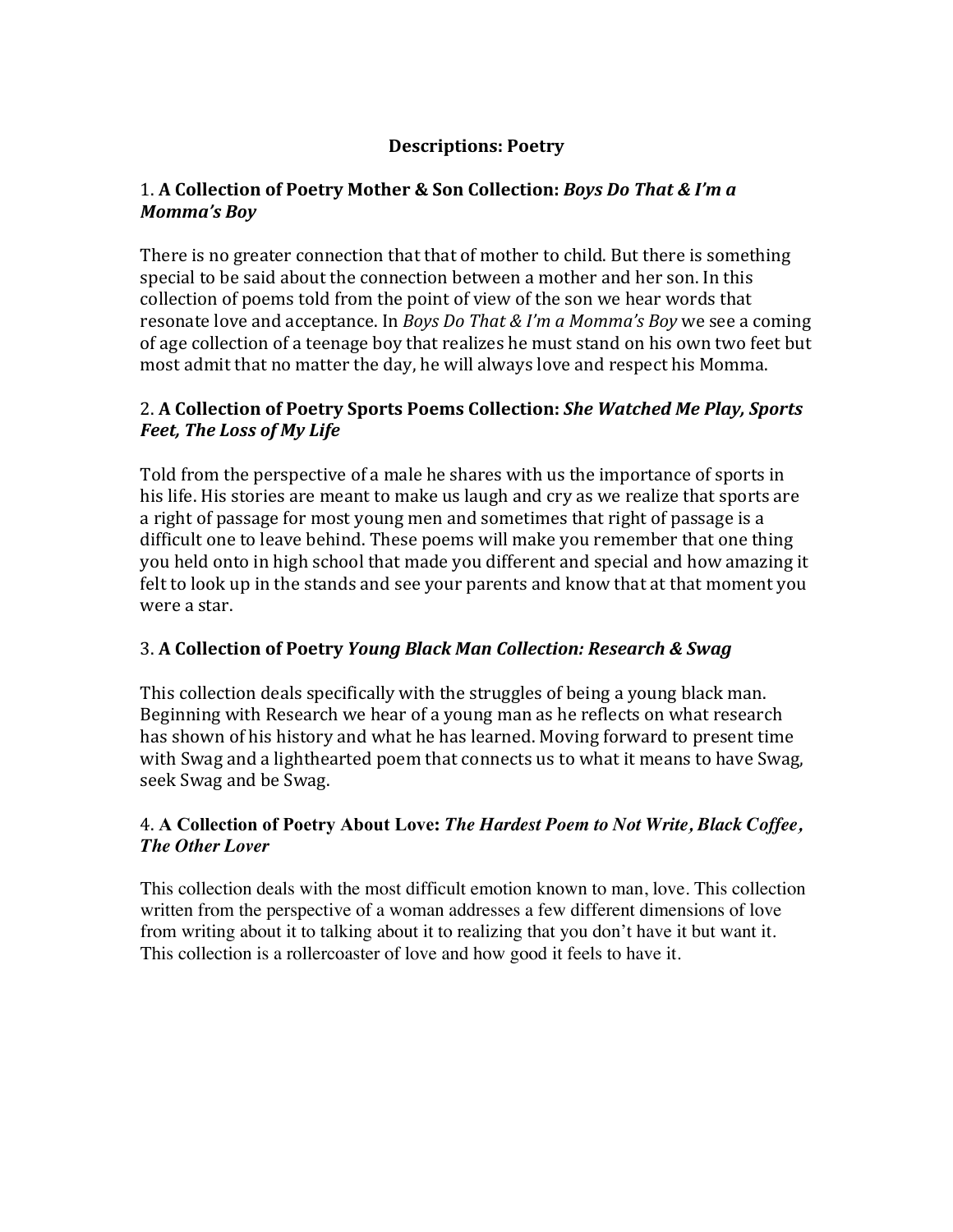# 5. **A Collection of Poetry About Religion:** *My Life's Work, When I Knew I Was a Poet, Forgotten Prayer, Book of Life*

This collection shares different aspects of the struggle that overcomes us with religion. It is not a reflection of religious experience but rather a story of moments in time when religion comes to light and must be looked at and addressed. Some are prayers for strength and others are a proclamation of how they took their next step, through faith.

## 6. **A Collection of Poetry About Self Image:** *Mirrors, Best Kept Secret, I Wanted to Be White*

Many women have at one time or another had to look themselves in the mirror and put into words what they see. Some of these visions are strong and positive experiences of acceptance of what they see and who they are. Other times the reflection is not what they want to see and it may not even be an honest representation of who and what they stand for, but nonetheless they are all self-image realizations that should be addressed and shared with others so that they are not the only person seeing their strength. Exposing your what you see is a strength that women should own having. \*Woman needs to be African American

# 7. **A Collection About of Poetry History***: Just Asking Questions, Searching*

In this collection we experience the act of loss. The feeling that you have lost who you are in the midst of growing up in a world where history is often forgotten. From the perspective of an African American student Searching for answers to all of their ancestry questions that they feel were never answered. The act of seeking knowledge is proven to be a very beautiful thing in this collection.

## 8. **A Collection of Poetry About Who I Am***- I Snap With Attitude, Yo Miss*

In this collection we explore what an African American woman sees when she looks at the world through different eyes. First through her own eyes seeing how people see her, second through the eyes of another minority man and his story and lastly through the eyes of the students that she teaches. Through this collection we see her love, hate, attitude and concern for the next generation. It is a celebration.

# 9. A Collection of Poetry About Bullying: Strange Friends, Bully: That's Me, **Mom Watching**

Bullying has become a term that we are all too familiar with. From elementary school through the workplace as adults bullying has taken America by storm, especially teenage girls. This collection has the presence of three different women telling three different sides of bullying: the bullied, the bully and the mother of a child who is the victim of bullying. Through their different and very distinctive voices we hear the pain of all of these women as well as seeing the struggle they are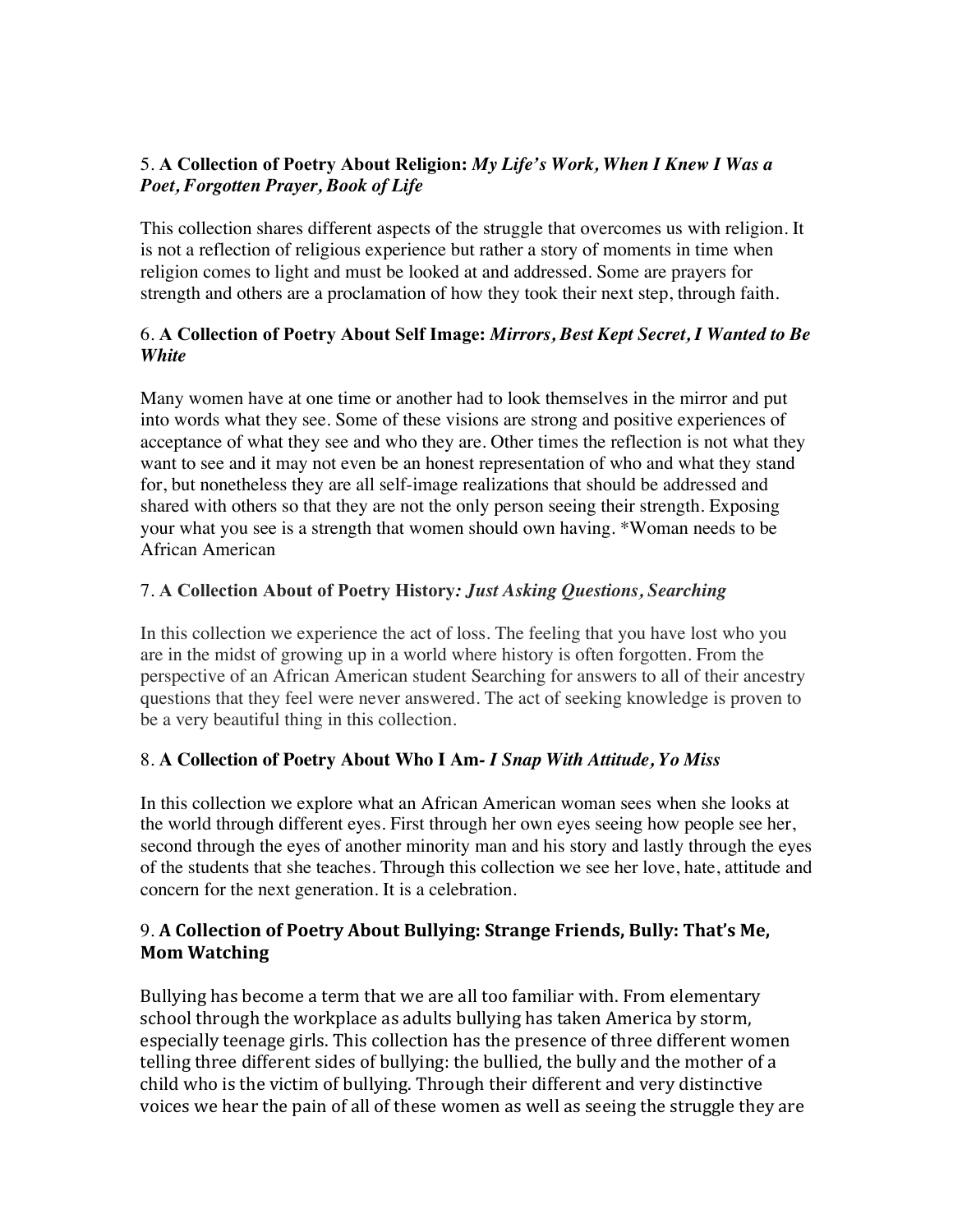going through just to live day to day. Bullying hurts, and it is important to see that it hurts everyone.

# 10. A Collection of About Poetry: First Things Spoken, As I Sit, I Tried

The most difficult thing to do as a poet sometimes is to...write a poem. In the following collection we explore the challenges or figuring out the words to use and at times the first words to say. How do you decide that a poem is worthy? Is the topic interesting? And sometimes we find that we have too many words for the message we are trying to say. In the end we find that poetry is, at times, figuring out how to say "yes" to all the right words at just the right time. You can't get poetry wrong if it's coming from the right place, the heart.

# 11. A Collection of Poetry About College: Frat Party, First Report Card, *Declaring A Major*

From the perspective of a young, inexperienced college student we see a young woman take her first step out of her parents house and into her dorm. From the all too familiar frat party to the shame and fear of waiting for your parents to get your first report card and see that you haven't done what you went to college to do to finally realizing that yes, you have to major in something. This collection of poetry is a fun and honest look at the challenges of college life. Comedy is always a good way to reflect on times when mom and sad warned you but you just didn't listen. College, a learning experience for everyone. (Comedic)

# 12. A Collection of Poetry About the Loss of a Child: *His Name Was Jason, It's Been Seven Thousand Thirty- Two Days*

The most difficult time in the life of a parent is the presence and then loss of a child. In this collection of poetry, we see the reflections of three different women who are experiencing the loss of their children in three different ways. A mother loses her last-born Jason. The challenge of having children, raising them and then losing a child. A mother who knows what it feels like to have life growing inside of her knows that something is wrong, but it is not until she loses Jason that she must pull herself together to continue being a mother for the rest of her children. Finally, the account of a woman whose daughter was abducted nearly twenty years earlier, but in her day to day life she still cannot move on with her life. She is still counting the days that her daughter has been gone. (Dramatic)

# 13. A Collection of Poetry About Dating: Pretty, The Blind Date, Perfect Match

From the perspective of a man who is full of energy and not good at putting that energy into dating. He goes from knowing what he wants, to thinking he knows what he wants, to depending on other to tell him what he wants. His mother calls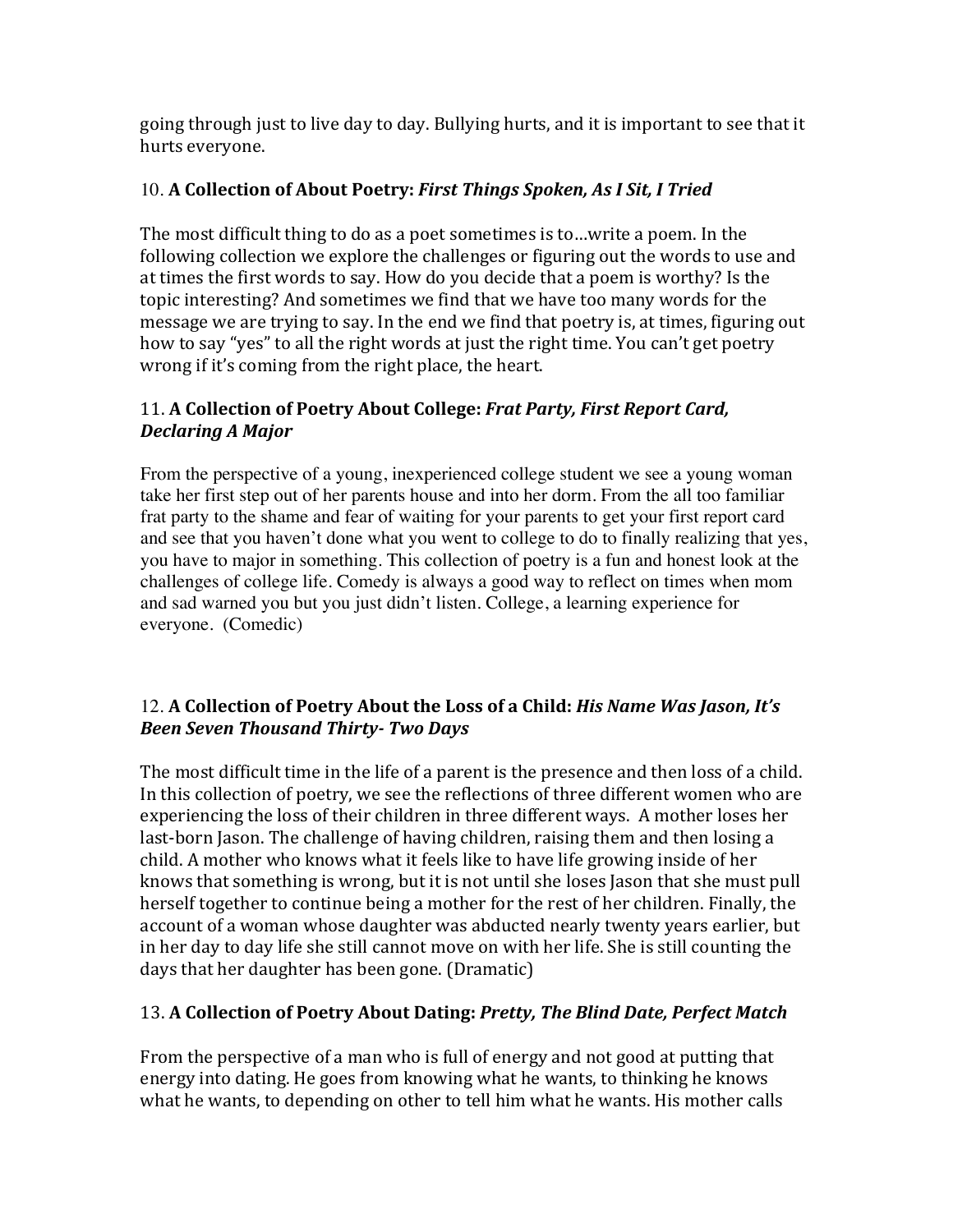him "Pretty" and that's the only thing that he needs to feel successful. He recounts a series of unsuccessful blind dates by close family members. Lastly, finding the perfect match is simple, find a woman just like your mother. (Comedy)

# 14. A Collection of Poetry About War: In The Jungle, Wounded Warrior

A coming of age collection about the trials and life altering changes that can come from the evil that crosses all boundaries and borders; war. From the eyes of a solider that clearly remembers the time that he spent in the jungles of Vietnam to the warrior that returns home missing his legs. They both have a story to tell. One of strength and fear and love for the cause that they were fighting for. The stories of two men who are generations apart but still have aspects of their war experience that mirror each other. Both men fighting for this country and both men returning home blessed to be alive but saddened to be so different than the men they were when they left. (Dramatic)

## 15. **A Collection of Poetry About Love:** *Love By Numbers, Lessons From Dad, Perfect Painting*

There is no greater love than, LOVE. In this collection we explore love from different areas within a man's life. The love that a man has for his son who is on his way to his first date. The jokes that they make to each other that are private to them and the love that they share between them on this special night. The love that he has for the woman he can remember knowing all of his life from first grade to the final moments, their love is real and finally to the love that he sees when he lays next to the woman of his dreams. She is his perfect in every way. A cohesive collection about the joy and pains of love. (Serio- comedy)

# 16. **A Collection of Poetry About Being a Young Black Man:** *Square 1, Recreation, Chronicles of A Drive-by*

There are many things that can be said about being a young black man. Within the text of these poems lays a center of focus that gives us a light into a place that has been very dark but always with a ray of hope in the midst. A collection about starting from the beginning, the Square 1 of the situation, then analyzing the reality of what is it that we see on television that sets our fear? Fear of what? Finally, a poem that speaks on the happenings on a day when there is a drive by. This collection is a day in the life of an African American boy in Any town, USA (Dramatic)

## **17. A Collection of Poetry About Motherhood:** *I Parent Alone, Solid As A Rock, By The Grace*

There is no gift that a woman can pray for that is better than that of being a mother. The feeling of the baby growing inside of her and the creation of life is a connection that cannot be broken. The story of a mother who is reflecting on the struggles of being a single parent. The love that a mother has for the struggle that is raising a family. And finally the story of a mother who will not end a pregnancy that will change her life forever. All of these stories need to be told and heard. The love a woman has for creating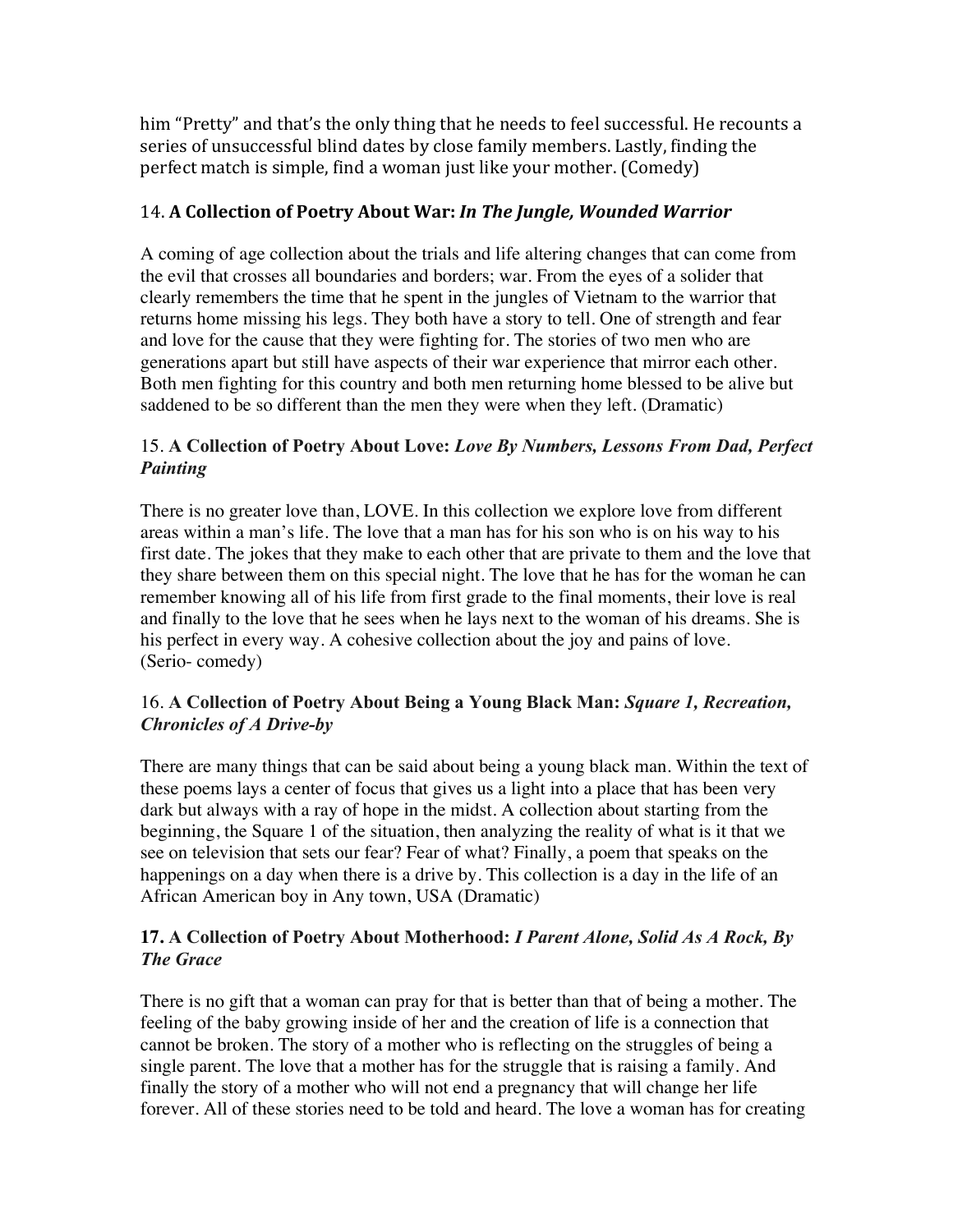#### life. (Dramatic)

#### **18. A Collection of Poetry About Being a Teacher:** *First Day, I Know You Are Not Cheating, Safe Place*

The greatest job in the world is that of a teacher. In this collection of poetry we get to experience the trials of the day to day of a teacher. From the challenges of working to get the students to focus and believe in themselves to the fun of catching a student cheat but still teaching him the lesson that he is better than cheating. Sometimes all a student has to hear is that they are worth it. Worth more than what they ever thought of themselves and better than what they believed possible. Being the daily reminder that without the teacher standing in front of the classroom, where would we be? (Serio- Comedy)

### 19. **A Collection of Poetry About My Little Black Dress Does Not Mean Yes:** *My Little Black Dress, Mother Knows Best*

My little black dress does not mean yes is a movement that began when addressing the idea that a woman can indirectly say "yes" to sexual advances not from her own verbal affirmation but by the things that she is wearing. In this collection we see the story of two different women. One adult woman who is preparing for a date and is admiring how she looks. She goes on the date and has a wonderful time and thinks that this man may be her future husband until he walks her to her car and takes advantage of her based on what he thought she was saying but what she had chosen to wear. The second poem is from the perspective of a college student. Beginning with being dropped off by her very worried mother and ending with her first frat party. She soon realizes that she doesn't know it all. These poems do not bash anyone; they simply address an ongoing problem from the perspective of a more mature woman and a teenager to help us realize that this is a problem at any age.

### 20. *A* Collection of Poetry *About LGBT Movement* (Lesbian, Gay, Bisexual, **Transgender): Over The Stone Wall, Coming Out, Movement, Out Of Time**

From the perspective of a male this collection deals with the LGBT movement. From the Stonewall movement in 1969 to the present poetry is the outlet for these very different men to tell their stories. The collection includes a man who came out to his parents in the south on the day that the Stonewall Movement began. A man who talks about how unfair it is that straight people don't have to "come out" but gay/lesbian people do. The final poem touches the hearts of many as a man who is celebrating his one hundredth birthday remembers the day he tried to tell his family that he was gay and they rejection he received. In the end he decides that the best way to live is to never express himself again. Comparing his life to that of the humming birds that sing to him outside of his window. As he accepts the choices of his life he hums, and dances into loving himself and hoping for the love of another before he dies.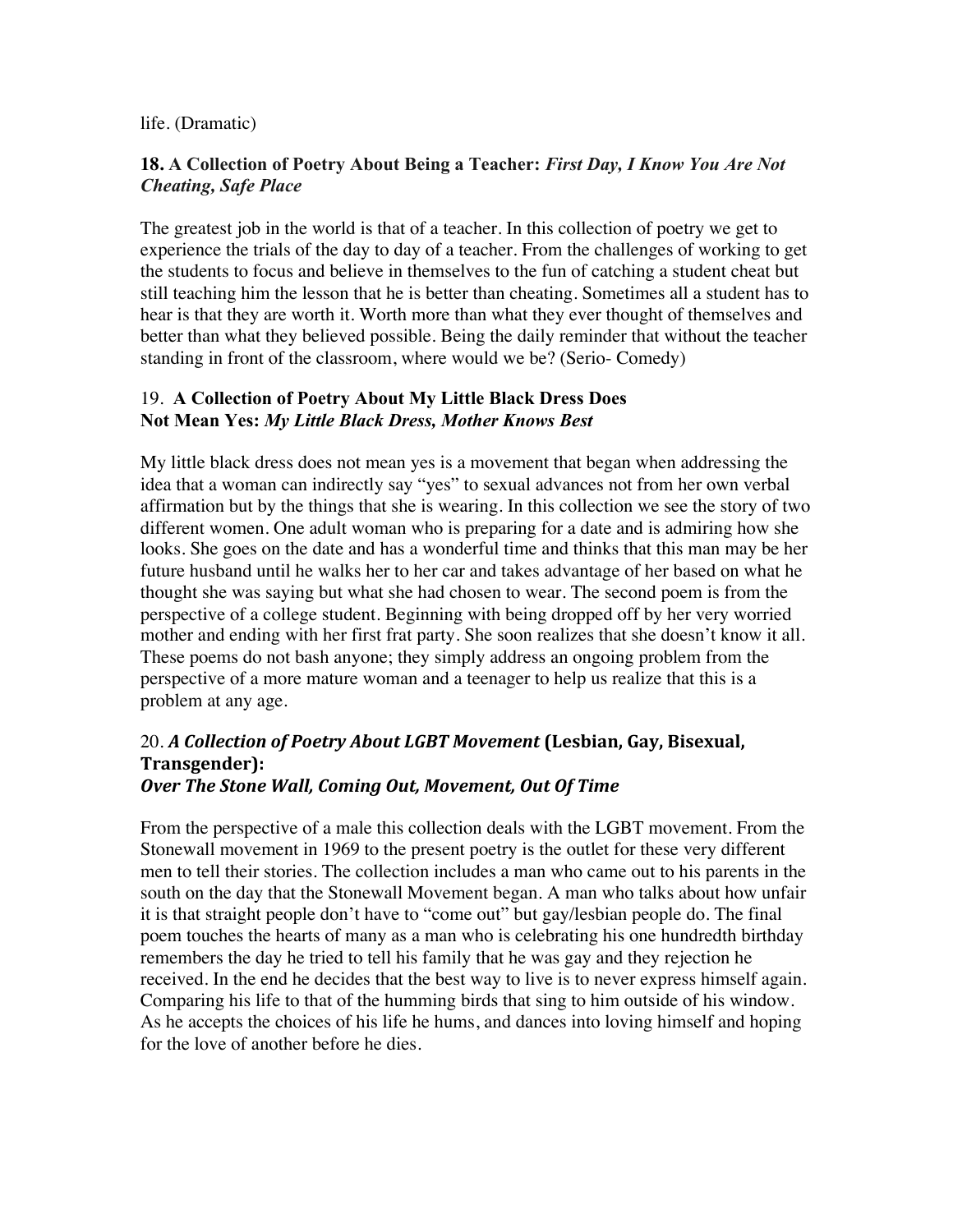# 21. *A Collection of Poetry About Saying Goodbye to Your Mother: The Last Ten Seconds, Eulogy*

This collection deals with one of the most emotional times in a person's life, the death of their mother. In The Last Ten Seconds we follow a young woman as she goes through all of the things that she does remember about her mother and their relationship but how no matter how hard she tries she can't remember the last ten seconds of her mother's life. By the end of the poem she has shared her inner most memories of their bond, a truly emotional story of love and the journey to take the first step to move forward. The second poem in this collection Eulogy is about the struggle that a women encounters when she is faced with writing her mother's eulogy. With so much to say and not enough time to say it in, where does she start? What story does she tell? How does she say goodbye and wrap things up in just two minutes at a funeral? She finds direction in the guidance of her father that gives her very simple advice, "Look to heaven and she will be smiling down at you." Sometimes it is the simple advise from just the right person that makes all the difference.

# 22. *A Collection of Poetry About Loneliness: Alone, Baby, Security Blanket*

The worst feeling in the human experience is loneliness. As a woman explores different aspects of loneliness in her life we see the facets of life from a level of being alone. The emotion experienced allows the woman to share her story in many different ways. She speaks of the loneliness that she feels after a break up with the man that was to be her husband but it is focused to the connection she makes with her emotions and the feeling or rain. Followed by her telling the joys of being pregnant and feeling a being growing within her and then the devastation when she looses that baby and is expected to move on. Finally a simple blanket can mean so much. She wraps herself in this blanket to hold on to the generations of people that she has loved that are now gone but they still live within the stiches of this blanket that she can't help but wrap herself in it, for the feeling of love.

# 23. *A Collection of Poetry About Letting Go of Love: Heartbreak, Goodbye, I Do Not Hate The Man*

Letting go of love can be just as difficult as finding someone to love. In this collection a woman revisits the reason behind the loves that she has had and why she had to let those loves go. She speaks to the reasons behind the Heartbreak that she feels when she realizes and must accept that the man that she loves does not love her. She shares that pain and joy of being able to finally say Goodbye to the man and all of the drama that came with him and his love. And finally she cleanses her soul by moving forward and sharing that she does not hate the man for all that he did to her. It is the ability to move forward and heal that is the most difficult thing to do but this woman's strength, creativity and power allow her to love herself a little bit more than she loved him.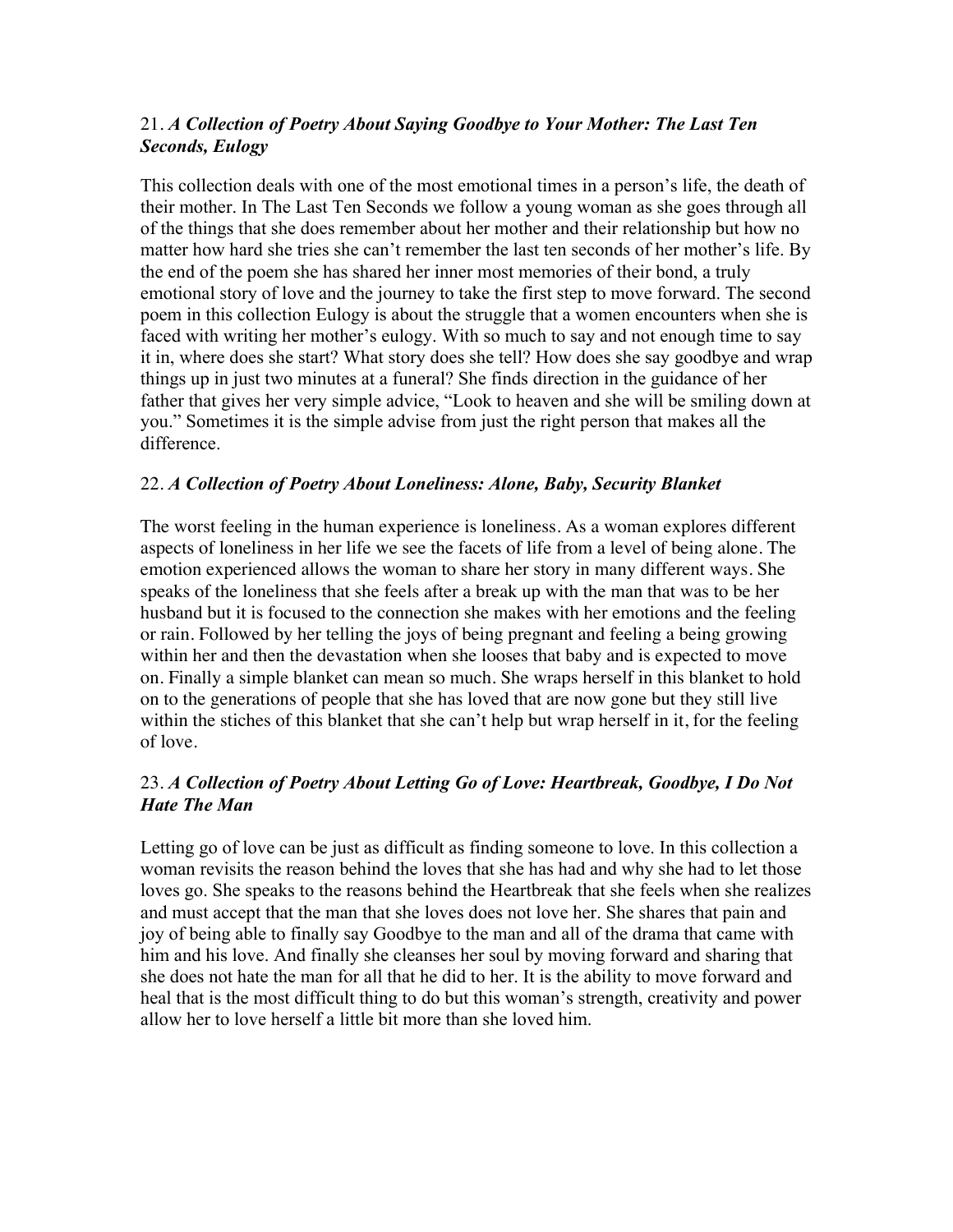# 24. *A Collection of Poetry About Hispanic Music: Diary Age Fifteen, Spirit Of My Beat, How Do I Say Thank You? (Selena)*

The music of any culture is precious and something that we hold close to our hearts. For the Hispanic culture of young girls there was no woman that affected them more than the life and untimely death of Selena. She was a pillar of the community and her music showed little Hispanic girls that anything is possible. They can be beautiful and talented and thrive as a musician in multiple countries. For this young girl all she wants is to do is to sing. She wants to experience the beats of the best music that she grew up on, that was taken away from her. She questions if she can still make a difference in her life without her mentor to help support her. Her poems are rich in culture and connection with her family and Selena's encouragement. A life taken too soon from the world but especially affected was a generation of little girls that cried every time Selena sang a song and were devastated in her death.

# 25. A Collection of Poetry About Loss: Bobby, All I Needed, Where is Me?

In this collection we deal with three different visions of loss. The first is that of a teenager who watches as his friendship with his friend since the age of five changes drastically. Once best friends Bobby grows into a teenager that is mean spirited and hateful to people while his best friend stands by and watches. Finally, Kevin decides that it is time to say goodbye to him and ends their friendship after asking him to play one last game of kickball. All I Needed chronicles a son's relationship with his mother and what makes it so special. The only thing missing is his father. Then he realizes that his mother gave him everything that he ever needed in his life. Where is Me, is about losing oneself in the midst of the tragedies of life. As a collection it brings forth a lot of emotional connection things that we, as people, have with the people closest to us.

# 26. *A Collection of Poetry About Being an Abused Woman: Black and Blue, Reasons Why*

Domestic violence is ever-present in today's society and the questions are always the same, we want to know why? Why do women choose to stay and in these volatile situations? The hope is that within this collection of poetry we start to understand the unheard voice of abused women. A voice that has been silenced and not listened to, but now is the time to realize that these women have always been talking to us in their own silent fear. These poems are a voice to the battered woman and a glimpse into trying to poetically address and the reasons why. *Black and Blue* addresses how this woman sees the bruises on her body translated into poetry. *Reasons Why* shares one woman's abuse story from beginning to the end.

## 27. *Reflection*

An African American man reflects on his life while starring into an unforgiving mirror. He sees all of his flaws and points them out. He decides to that making fun of himself being overweight will make others not pick on him. From a very young age he tries to understand why he is fat and why he isn't being accepted by his peers or by himself. He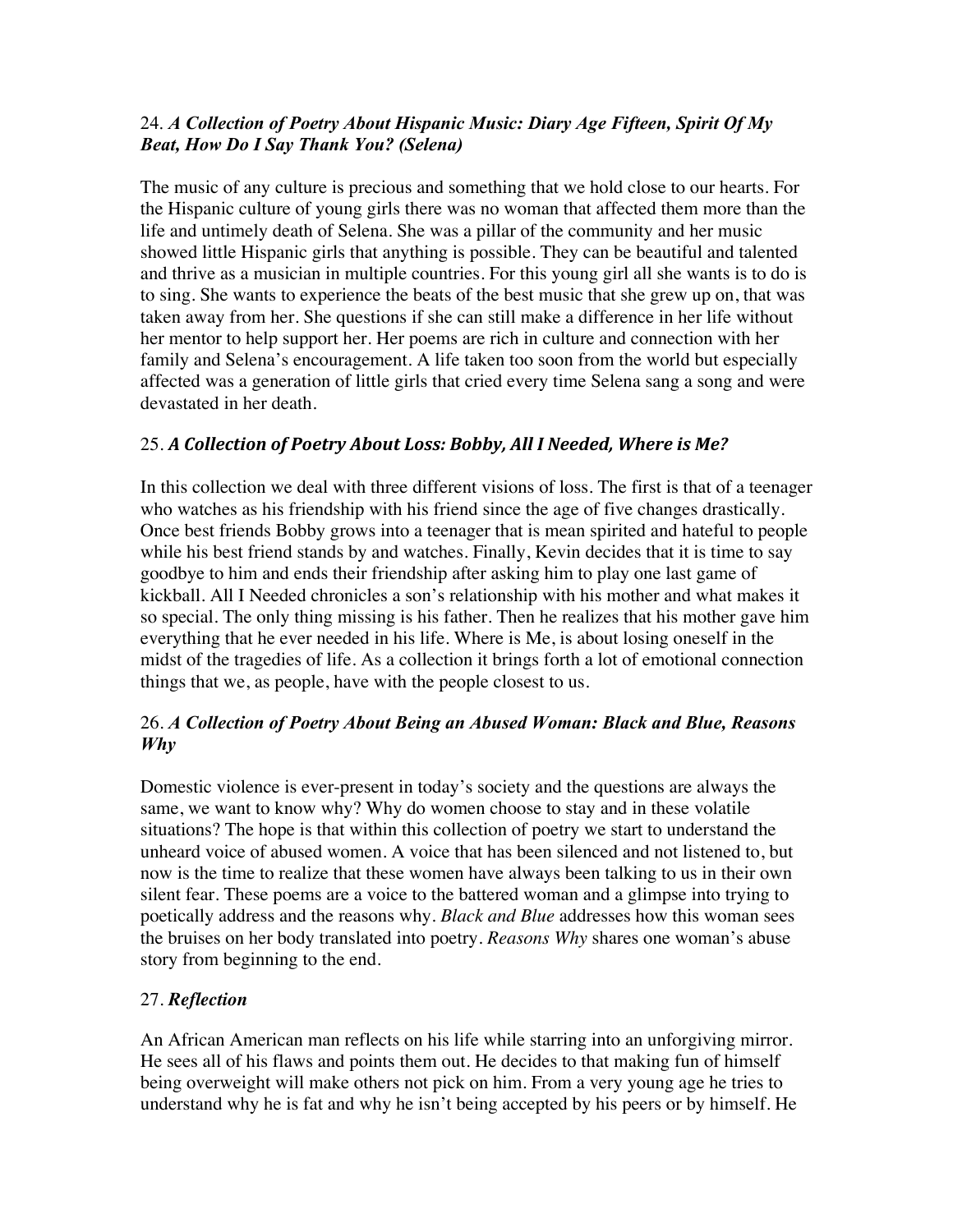enters middle school and tries to get his footing on where he fits in. Is it in band where everyone is a little strange or in football where a fat kid is a weapon? He wades through the mud and finds himself in a speech and debate class where he actually has a voice that can say something meaningful. As he gets his footing with who he is his body turns against him and the diabetes takes over. An unwanted guest that will never leave his body, but how does he accept and how does he move forward? By looking in the mirror and seeing the wonderful person he is looking at. By accepting his own reality and knowing that he can help himself but the first step is acceptance.

#### 28. *Walks In The Park*

There is no greater gift than children. As an African American man takes his three children for their traditional walk in the park we hear him talk freely about the love he has for his children and how each of them came to be. He has great joy in the stories of what makes each one of them special and we begin to learn why these walks in the park are so special. He soon expresses his concern for the world that they will be released into at some point. A world that sees the African American child in a certain light that may or may not be correct but as he remembers being pulled over, searched and released he wonders if things will ever be "normal" for his children. Will they forever live in fear of the unknown of just being black? For now he will hold their child hands tight and enjoy the walks, while always worrying about what is to come when he must allow them to grow, be individuals and let their hands go free.

# 29. A Collection of Poetry About Women's Suffrage & Feminism: Lessons From A Child, ...And Then It Happened, Then She Spoke

In this collection the history of women and their voice is examined. Beginning with a young woman who asks her niece what she things her role is as a woman and realizing that the way she sees herself is so small compared to all of the things that she could be dreaming of. When she finally opens up her eyes to the endless possibilities, she is amazed and once again dreaming like a child should. Then she speaks of watching intensely on television on the day that the first woman was allowed to vote and finally an American history lesson on how many women had to speak in order for women to finally gain the right to vote in 1920. It is a wonderful and emotional ride from the perspective of a woman who knows that woman are strong, always have been and we will continue to grow and come together and fight.

## 30. *A Collection of Poetry About Medgar Evers: They Say I Killed Him, They Say I Died A Hero*

On June 12, 1963 Medgar Evers, Civil Rights activist, was shot in the back in the drive way of his home. Like many African American men during this period in American history his murder went unsolved for thirty-one years. It was in 1994 that Byron De La Beckwith was brought to trial for a third time. The first two trials in 1964 both ending in hung juries, both represented by full white male jurors. It is through the voices of both of these men that their stories and poetic reality comes to life. One still living in his true belief that the death of Medgar Evers was something that needed to happen and the other,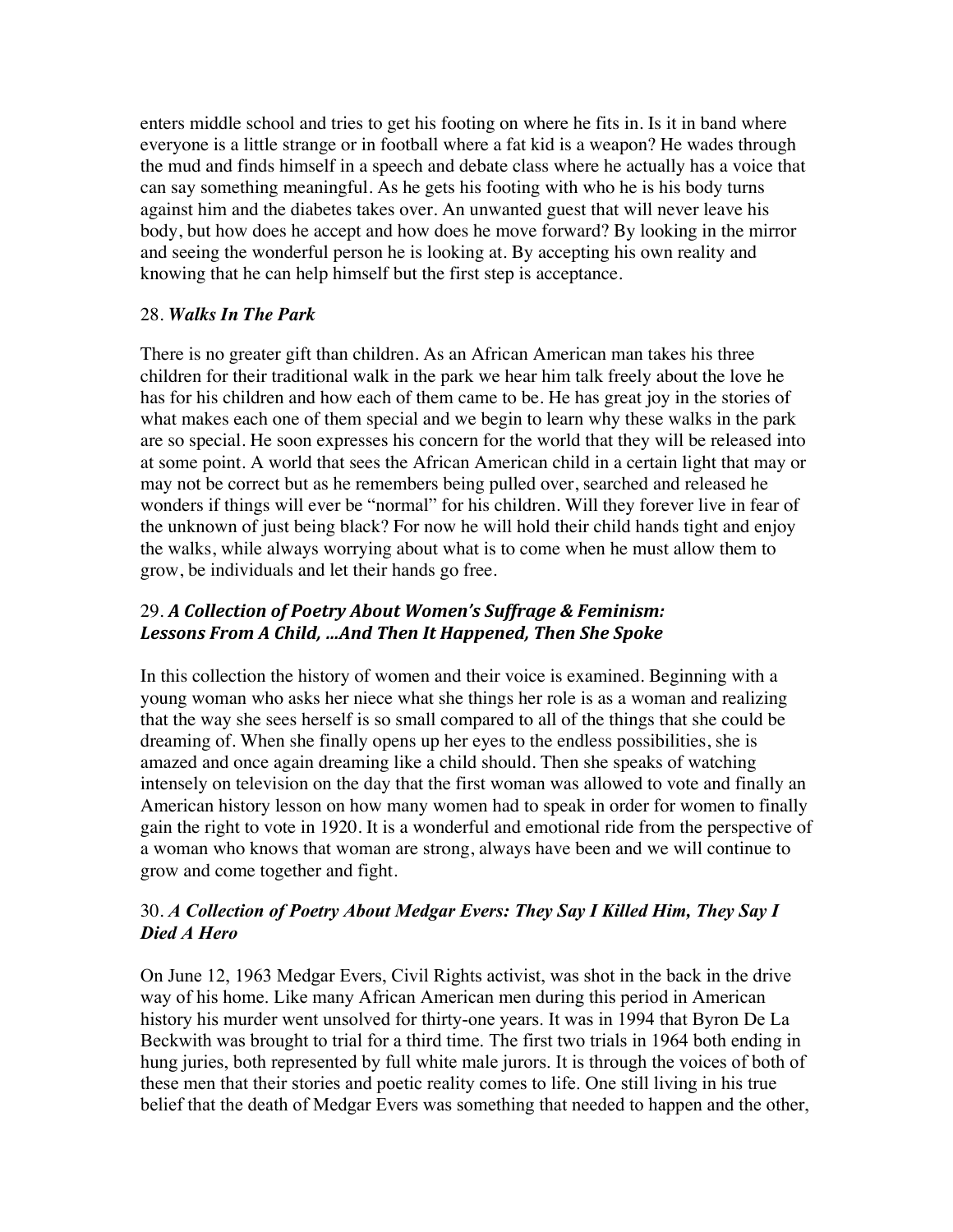the man on the receiving end of his hate fought all his life against the violence that eventually killed him. Two historical men whose paths will forever be crossed, intermingled and tied up within each other. Years of hatred building up to one night, one gun, a handful of bullets and finally, the hand of justice. Their voices tell us that ignorance can sometimes speak sense and freedom is still worth fighting for.

#### 31. **A Collection of Poetry About Growing Up and Letting Go:** *The Moment, Once*

Sometimes in our lives we realize that our parents have held on to us so tight that we become sheltered. But it is not until we make it to a certain age that we can actually start to see the world around us for what it actually is and not for what we were told it was. It is all out of love. All coming from a good place of protection but when we start to see things differently life can get scary really fast. In "The Moment" we explore the moments in life that we are a part of that we don't realize we have no control over, until eventually we are able to reflect on what has always been and start to hold our lives in our own hands. Then in "Once" we revisit the time when as children, we are carefree and believe that anything is possible. We believe that dreams can come true but eventually we question why when we grow and start to think that our parents start to fear for us. Why it is that when free will becomes a part of our lives that they fear for our safety. They should trust that they did their jobs raising us and we will in turn make good decisions. But we have to learn the world that they have sheltered us from. We have to see it for what it is to us and not what it is to them. We have to be able to remember what we once believed and transform that into what it is to be an adult and make decisions free from outside influences. We still want to dream, we still want to fly.

#### 32. **A Collection of Poetry About the Truth Behind Suburban America:** *False Truths, Dominoes*

In this collection we see the world through the eyes of a normal teenager that believes his/her life is anything but normal. When they reflect on their life as a white teenager living in the suburbs they begin to see things in their world that they didn't know to be true. In False Truths we see this teen walk outside of their home and see their world for exactly what it is, a place where people secretly take out their personal trash because we have to hold up a certain level of false realities in order to be a part of this group. They share that it is all a lie that they are keeping up appearances on when the reality is that they are just as much of a mess as any other family or teenager anywhere else. Reflecting on doing drugs and getting away with it, hiding the trips to rehab because mom and dad can afford to do so. This is the life of the suburban teen, and it's their lie. In Dominoes a teen reflects on the day that their best friend dies of an overdose at a party and no one talks about it. No one gets in trouble for it and no one is honest about what the problem is. Reflecting on the life and death of their friend. Talking about the days after when he is buried and the following day there is another party where another group of friends will be there celebrating the life of their dead friend. This is their reality; this is the American suburban lie.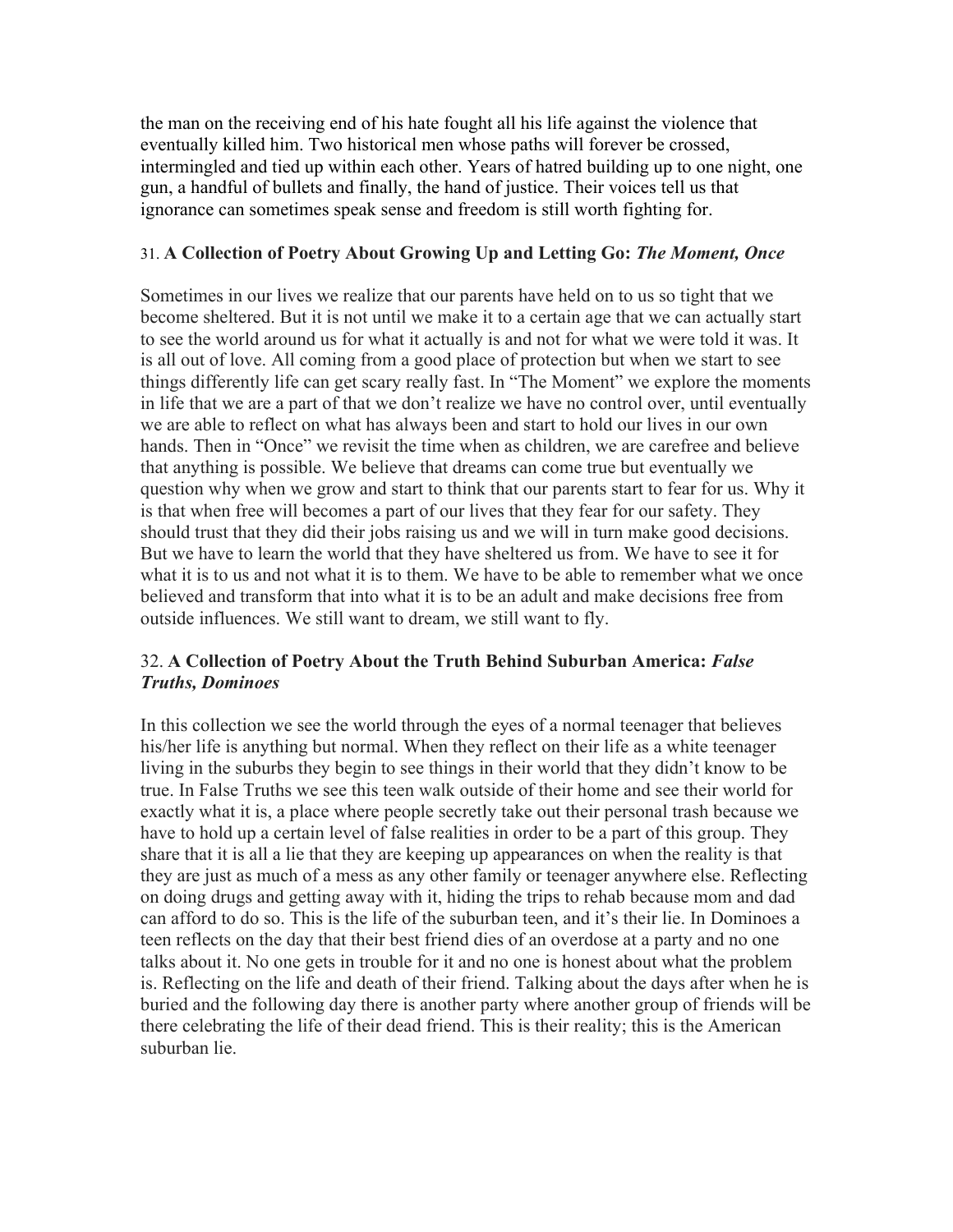# 33. *A Collection of Poetry About Being Gay and Personal Acceptance: Love Is Just Love, SLAM!*

This collection tells two very different stories that all come to the same conclusion; there is nothing wrong with being who you are and there is definitely nothing wrong with being gay. In "Love Is Just Love" a soft-spoken man talks about his first love, a boy he sat next to in elementary school. He soon realizes that he was too young to know what these feelings were but that is the problem with growing up. Something as simple as first loves can be forgotten because life tells us that what we feel can't be right in certain situations. It's a simple story of fun, friendship and the recognition of love on the playground. In "SLAM!" we experience a free-flowing character who proclaims that he wants to be a rapper but it's all a front. He's from the suburbs, he wants to be a rapper but that requires him to be honest about who he is and his life. It is a smart homage to the ability to tell a great story through rap and a coming out story that gives hope to finding freedom in our own skin.

# 34. *A* Collection of Poetry About the Memories of Daddy: At His Hands, Only A *Father's Love, First*

This collection is a daughter's dream of poetry. It is dedicated to the real times; good and bad of being a daughter and specifically focusing on the relationship between father and daughter. First addressing the idea that event he man that a girl sees as perfect can become flawed when he experiences the death of his wife but in the end forgiveness is what has to be done so that everyone can have peace. Next we look at our hands and compare them to that of what we see in our father's hands: the size, the love, the strength, all the things that hands do and so much more. Finally we reflect on our "firsts" and how all of them were joyous and shared with our father. Through laughs and tears we remember and think about the joys of having a close relationship with our father's. It is a collection that will make you call your dad and say "Thank you" after you read it, or it will make you thank your mom if your dad wasn't there, either way you will most definitely be thankful.

# 35. A Collection of Poetry About the Life and Death of Popularity: *Popular*, *Mean Kid, Walls Falling*

This collection is an emotional rollercoaster. It is not sex specific so a girl or a boy may perform it, but it deals with the challenges of life as a teenager, wanting to be popular, being bullied, being a bully and how that person sees life and sees themselves and finally, the inner fight that a teenager goes through when they are fighting the urge to hurt themselves going from kindergarten through the last moments of their life with a razor in hand. The reflection within this collection of poems challenges us to look at ourselves as well as the world around us and actually see what is right in front of us. Be the person that sees the person that is struggling, makes a point to connect with them do not just turn the page because these people exist in our everyday life and they need someone on their side.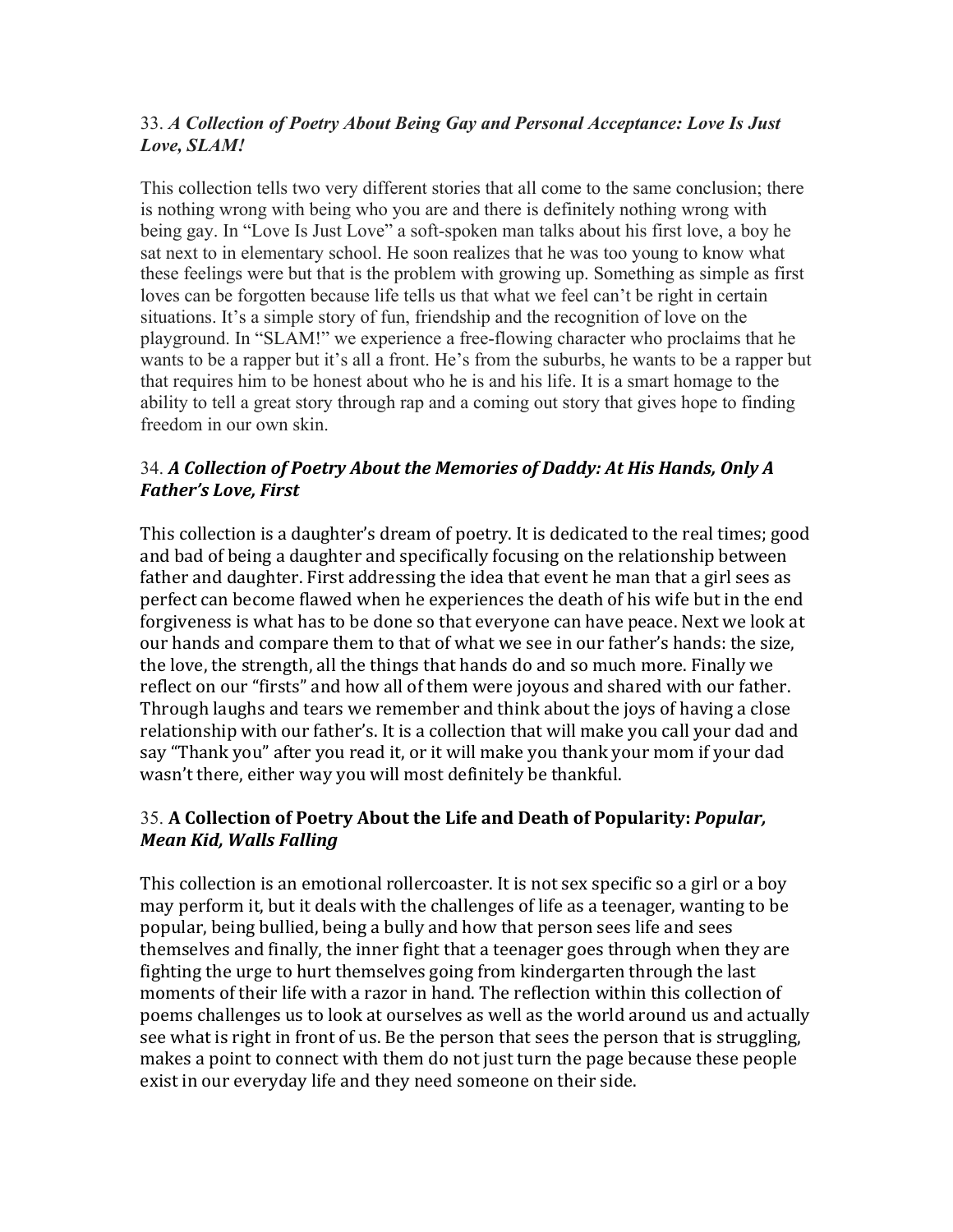## 36. *A Collection of Poetry About the Voice of the African American Woman: Pages in My Memoir, Dear White People: Chronicles of My Black Voice-*

Told through the stories of an African American woman this collection deals with two aspect of race. The first is a simple loving reflection of her memoir. Often, we never think of what our life book will look like but in this collection she shares with us the pages and history of the life that she lived, and all of its shadows and demons. The second poem in this collection is a ode that chronicles her black voice. It is an expression of the humor and honesty of the things that African American people feel and an explanation of our lives so that if nothing else the audience does not get angry, but that the audience gains understanding of a race that they have never been a part of. Together these poems tell beautiful stories that need to be told and heard.

# *37. A Collection of Poetry About Mental Illness: What I See, Trying to Understand, I Am My Father's Child*

The challenge to understand mental illness is one that has been a focus of many studies in this country and beyond. In this collection we address the sensitive subject of mental illness. This collection may be performed by a man or a woman as mental illness has no sex, no race and it does not discriminate. In *"What I See"* we see a person looking into a mirror and they share with us the distorted vision of what they see in themselves. In *"Trying To Understand"* a person suffering from mental illness shares the thoughts they have as they look at the world and try to understand why their life is the way it is. Finally, in *"I Am My Father's Child"* a person suffering from a mental illness reflects on the reality that this is a disease that runs in their family, maybe death would have been a better option.

# 38. *A Collection of Poetry About the Latina Voice: Hear My Voice, Hear My Cry What Do You Want To Know*

Everyone has a story to tell and the strongest stories tend to be from the people who have be or are being told not to speak. In this collection we hear the voice of the Latina woman who is excited to share the person that she is. Both poems dealing with the experience of being silenced for too long and now needing to not only speak but to be heard. The collection address "The Wall" that has become an active topic of conversation but looks at it in the way that digests the purpose of any wall not just this specific wall. This woman wants to be heard. She shares with the audience the family and life experiences that she has had that makes her look at the color of her skin and realize she is no different than anyone else, but can she make other see this as well? Finally she asks the question that opens up all communication, rather than "thinking" you know me, she poses the question, "What do you want to know?" The collection is heartwarming, sassy, emotional and relevant to the world we are presently living in.

# 39. *A Collection of Poetry About Gay Acceptance: Normal, The Day*

The concept of acceptance is a difficult one for many people. Feeling as though we all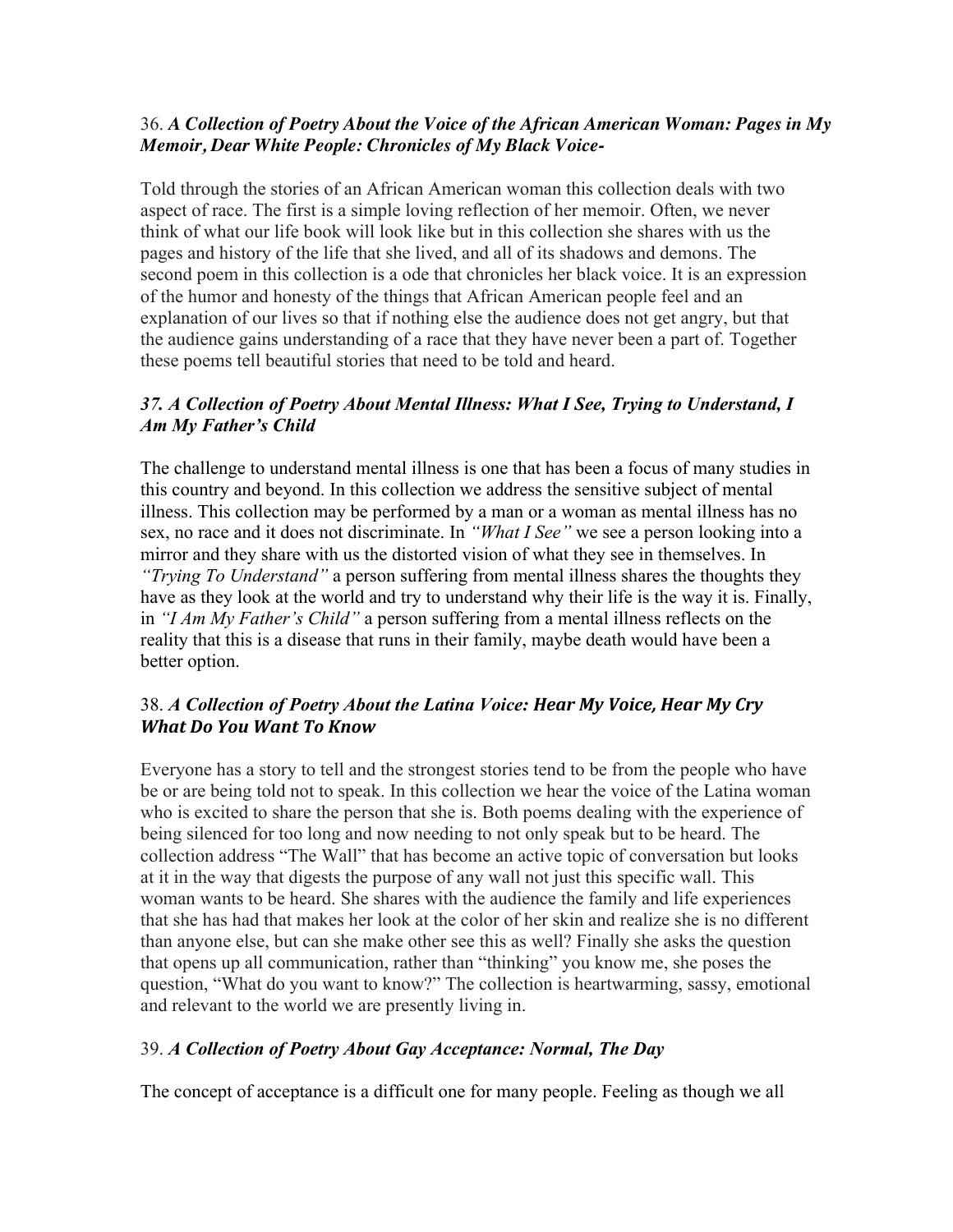have the right to our opinion not realizing that voicing that opinion may have a negative affect on someone else. That person may be an adult, they may be a child, but our words mean something, our eyes speak mountains. This collection may be performed by a male or a female student. In "Normal" we see the joy of life through the eyes of an observant child. They ask us to be the fly on the wall that sees their family as just the "normal" family that they see them as. It doesn't matter to this child that both of his parents are dads, they love each other like any family would, just normal. In "The Day" we are walked through the wedding day of a same sex couple and the things that were experienced and the most difficult reality that their brother isn't attending. We see a day in their life, the things that have happened to them that makes them look at life a little different. And on this day all they want is what we all way, love.

#### 40. **A Collection of Poetry About the Importance of Family Time: Tradition, Family Time, Priority**

The importance of family sometimes gets lost in translation. It becomes something that is taken for granted because it is always there and not something that we have to work for. Family is a constant, is never lets you down and it never forgets how important you are to it. But we sometimes forget how important it is to us, sometimes we forget that it is even a part of our lives at all. In this collection we address the idea of what our family *Tradition* were and how we have gotten away from them. As technology overtakes our lives we find ourselves removed from the basic gifts of life, family. The idea of *Family Time* and taking out the time to focus on spending time with the people you share your space with. Finally, the idea of *Priority,* recognizing what your priorities are and also seeing that if they are not what they should be they need to change. Being able to evaluate your priorities and make a decision to see things differently. Family will always be the backbone of who we are no matter how we may feel about them day to day. We can not choose our families.

## 41. **A Collection of Poetry About Teen Pregnancy Evolving: Baby 1965, Baby 2015**

As time changes and generations change, we are often confronted with same situations but different realities of how they are being dealt with. In this collection of poetry, we will specifically deal with the topic of teen pregnancy. We will look at it from the perspective of two different teenage girls living in two very different times. In *"Baby 1965"* we see a young girl who has no concept of what sex is and how these things work. Her mother talks to her very vaguely about adult things but she was told there are things that are saved for your husband. She didn't understand what this meant and so when she becomes pregnant, she was confused. She was sad and scared. Her parents took her to a home for pregnant teens, dropped her off and vowed to pick her up after she had given birth. While in *"Baby 2015"* we see another teenage girl in the same scenario, but the outcome is very different. I true testament to the change in time. The pregnancy occurs in a different way. The young girl has a different amount of knowledge that the 1965 girl didn't have and the parent's reaction is the same but the effects are different. This collection shows the same scenario in two different times. Not to say this is how all of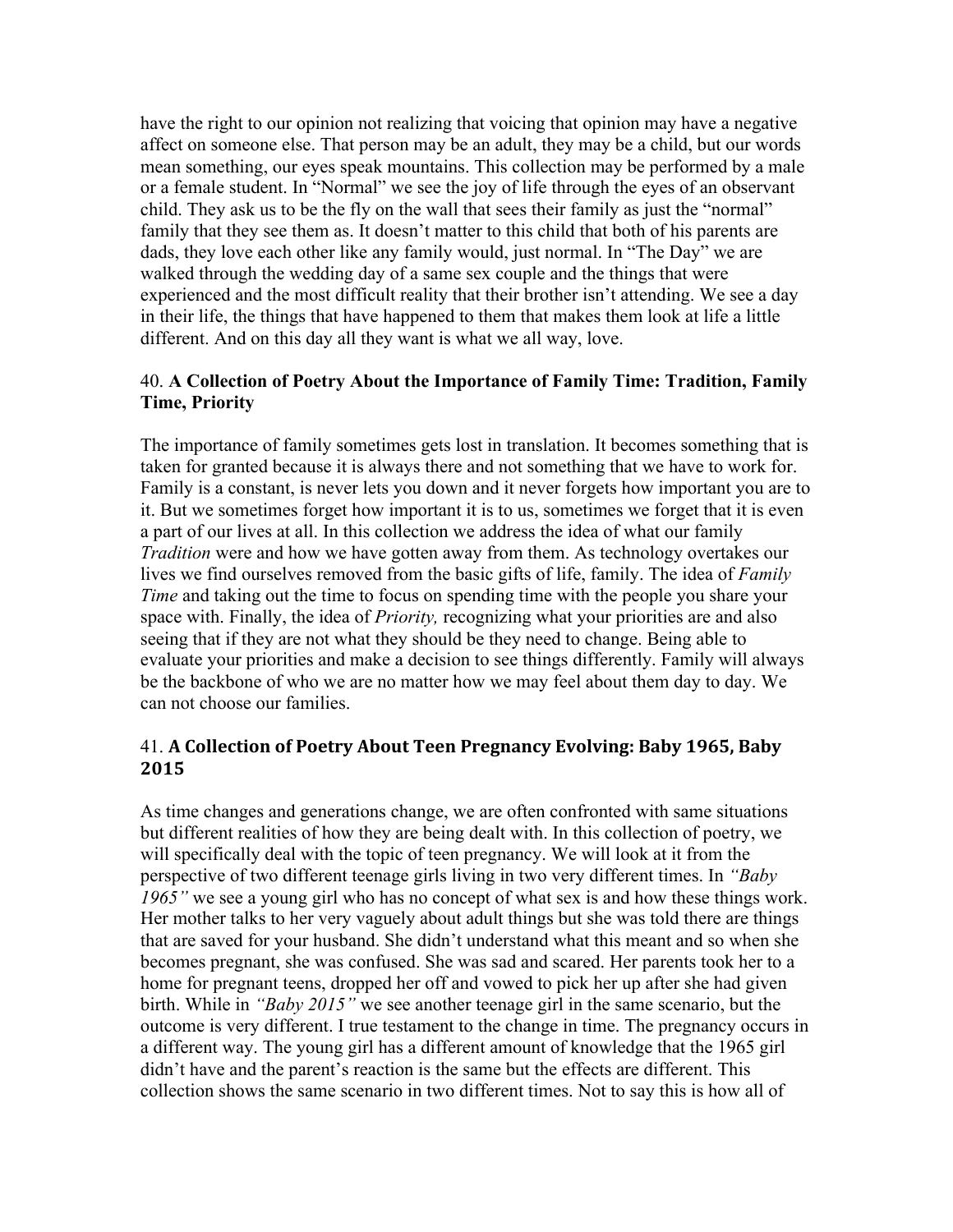these cases happened but to say that there were different options and different approaches. The innocence of girls in these periods is also shared as well.

# 42. A Collection of Poetry About the Underground World of Human Trafficking: **Things I Sell, Trying to Get Out, Traffic**

The history of human trafficking has been a part of our history for hundreds of years. It was happening before slavery and has sense become a huge part of our crimes committed against people in this country. In this collection we will dive into the experience of two very different women: one woman is living and remembering how it was that she came to be held captive and sold, the other woman is one of the captors. They are both telling very different stories but what we see in both of them is their ability to hold on to the things and the people that they used to be before this world overtook them. Both, to a certain extent are looking for a way out and neither one of them can find it. The final poem "Traffic" is a fast-paced poem that drives us through the life of trafficking. Through these three stories we gain knowledge of both sides and as much as we feel heartbroken for one and hate for the other the most important thing is to make sure we continue to feel.

# 43. *A* Collection of Poetry About the Immigration Uproar 2016: Priceless, Yeah, I *Speak Spanish*

In 2016 America experienced one of the most historical Presidential elections of all time. With this election came a lot of changes to the America that we had known and grown up in more so than any other American President. A movement began. One that started and grew and pushed its way across America and truly took flight. Men, women, and children of all races, demographics, religions and backgrounds came together to protest, march and speak out about a number of political issues that began to overtake the media and therefore saturate our world. One of these issues was immigration. In this collection a Latina (o) person speaks to two experiences: first the day that they got up and decided to march for the first time and what that moment means for them as well as sharing that moment with their mother, and second being able to shout loud and proud that, "Yeah, I speak Spanish" more of a slam poem that takes us on a very real, very emotional and to the point ride of this is how I see the world right now and you may not agree with what my eyes see but you will hear me. A great collection that has the strength to make us all stop and think.

## 44. *A Collection of poetry about a Russian Refugee: Looking Behind, Home Is Not Here, Smile Back*

In this collection we see the story of a woman and her journey from Russia to the United States. In these three poems that tell three very different moments in her new life. First in *Looking Behind* we walk side by side with a woman as she crosses the freezing terrain of Russia to meet the boat that brings her to America. A trip that begins with many other people but slowly she comes to realize that she makes it there days later alone and wonders if this is worth it. Realizing that she can't turn back she makes the trip. In *Home*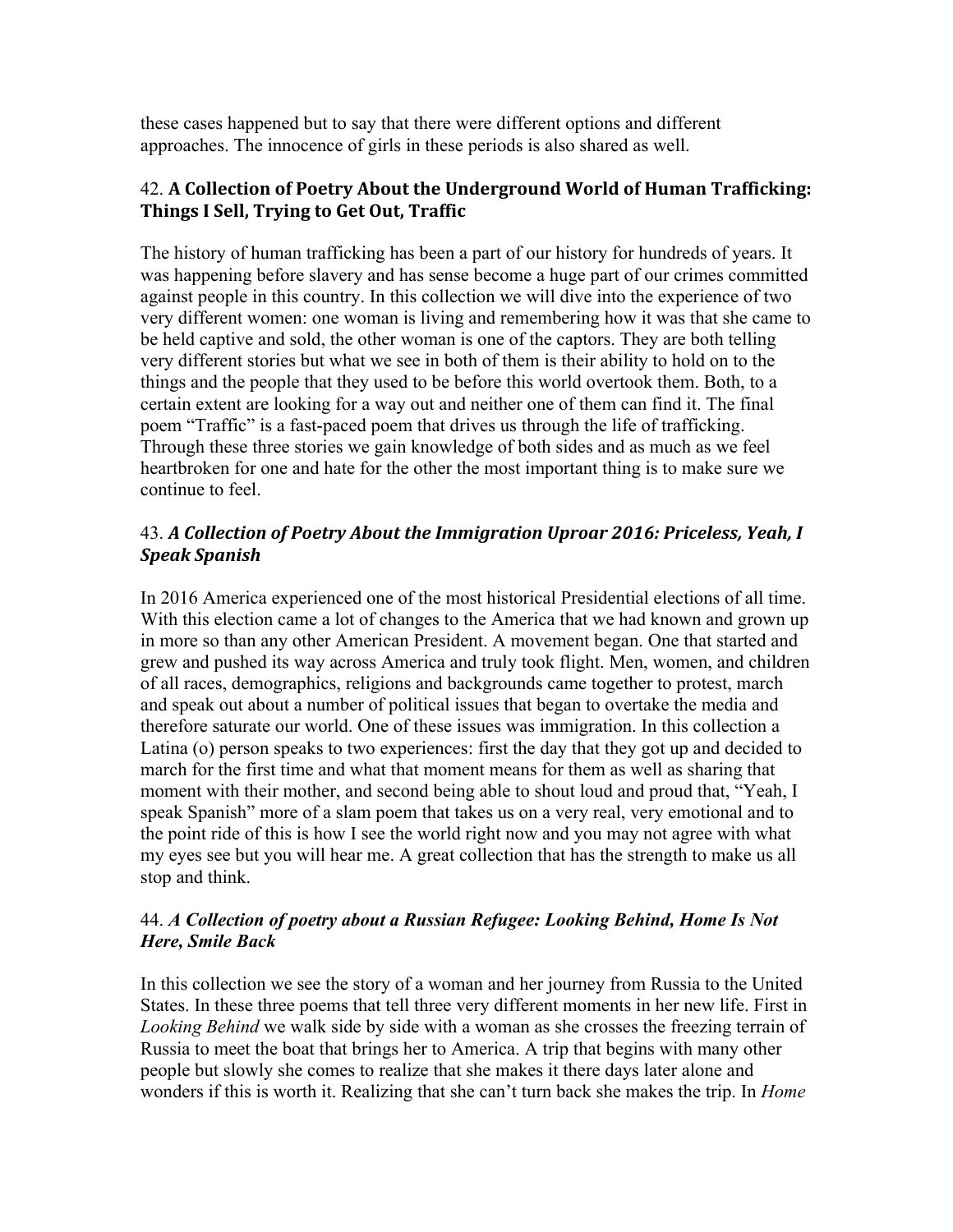*Is Not Here* we watch her as she works long days and nights to pay back the people that brought her to America and she continues to question is it worth it. The America she had heard of is not the place that she is living it. When she finally gets her true freedom she enjoys a run down the street, wind in her hair, rolling in the grass and a new friend that simply offers her an apple, maybe she will make it. Finally in *Smile Back* for a short time she experiences home. Living in New York she finds the neighborhood where all Russian's who make it to America want to live. Same language, culture, values, church, stories and understanding but when she gets married and moves away she again finds herself searching for Home.

## 45. A Collection of Poetry About Seeking Answers Towards Equality: Not My *Momma's Prayer, I Will Kneel/ I Will Raise My Fist*

In 2016 a football player took a knee during the National Anthem which sparked a national discussion asking the question is it disrespectful or is it freedom of speech to have a silent protest. In "Not My Momma's Prayer" which addresses the difference between the prayer that a mother gives and the prayers that we now need to give. From the ruling that ended prayer in school to all of the disasters that we have seen in recent history, maybe what we need is a little prayer. Followed by "*I Will Kneel/ I Will Raise My Fist"* which is a detailed look at the idea that questions if we are taught to kneel to pray, which is showing the utmost respect, is it possible that kneeling for the National Anthem is a protest- but not disrespectful as kneeling, praying and bowing your head are all signs of respect on biblical levels across different religions. The goal of this collection is NOT to start an argument about religion, but rather to hopefully make people think that it is at least possible that a silent protest about one specific topic is not intended to be disrespectful to another. \*\*\*This collection is not race specific or male/female specific. It can be performed by one actor/ actress. It is a slam poetry collection.

# 46. *A Collection of Poetry About Online Dating: Swipe Right, Not Ready…, Silver Makes Gold*

This collection looks at online dating in 2017 from three different perspectives. First, a comedic look as we see a young woman talk about how easy dating is, jump on her apps and start swiping. She even jokes with her mom about how she can't believe all of the effort people use to go through to date "back in the day." Next we see a woman, older than the first woman who talks about her reservations to online dating. She didn't feel like she was ready but after some encouragement from her girlfriends she decides that maybe it is time. After meeting a "nice guy" she finds herself on the receiving end of a sexual assault that takes her to a dark place, but reminds her to trust herself before anyone else. Lastly, we see the high-spirited grandmother who is introduced to the world of online dating by her granddaughter. She swipes right, connects with an elderly man who, like her, just wants someone to talk to. They have both lived long lives, lost their significant others, but have decided that a friend to talk to might be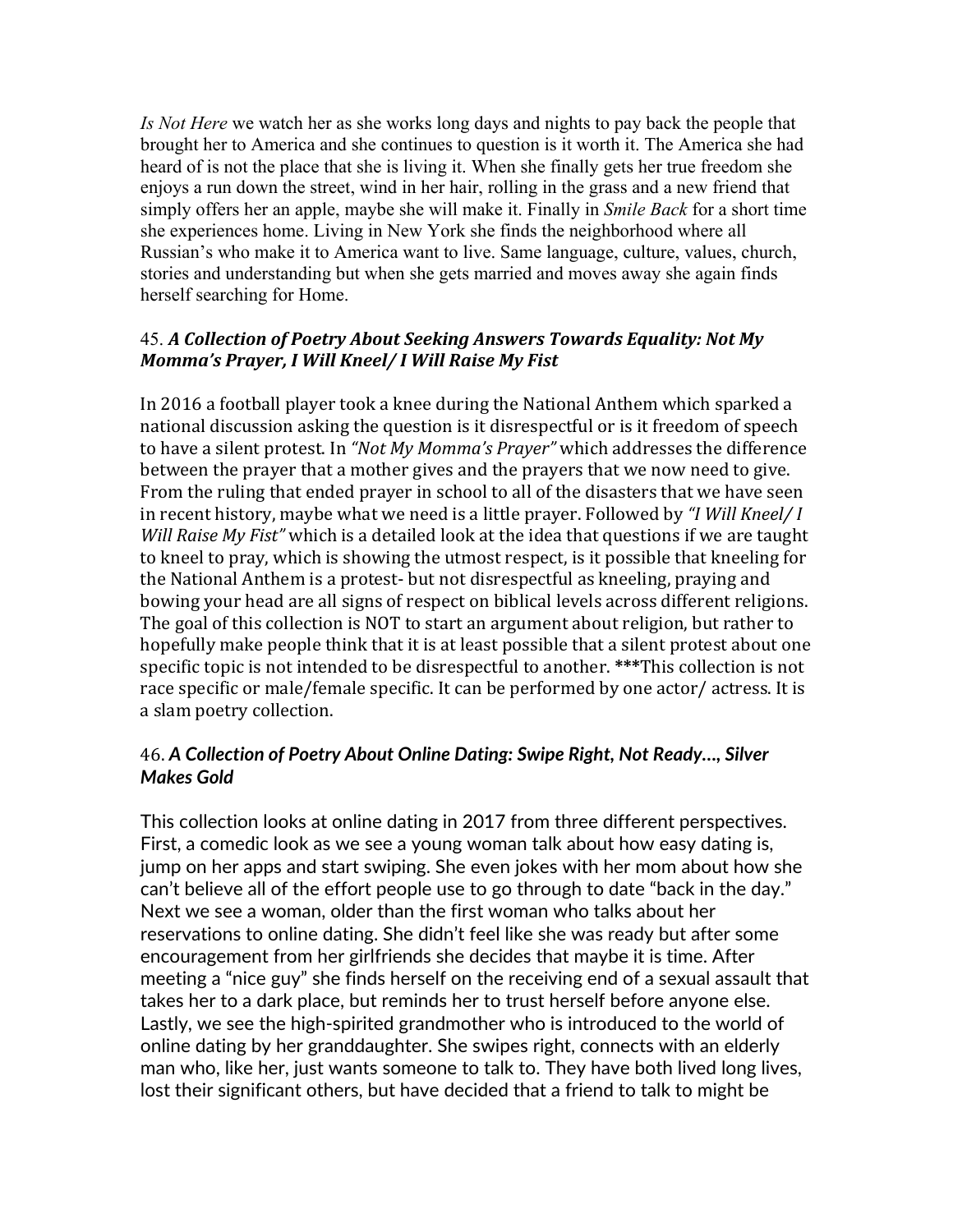exactly what they need. It makes you smile and feel the love that is possible at any age.

## 47. *A Collection of Poetry About the Present State of Humanity: Do Better, Essentially, Damn Right I Fight*

\*\*\*Originally told from the perspective of a white actor or actress but could be cut to reflect anyone. This collection deals with the present state of humanity, race relations and how we should see ourselves living in America in 2017. In "Do Better" we address injustices as well as the unequal treatment of people of color while discussing the idea of white privilege. The concept behind the poem is for people to realize that no one should feel like they are standing alone and that there are advocates of all races that are not afraid to let their voice be heard. In "Essentially" we speak on the things that we need to address, change and make better so that our history books will not solely reflect a time of so much hate and disorder. What will our children read about us? What world will be left for them? Taking the presentation of a headline in a newspaper, we read the headlines, analyze them, address them and decide will we sit and wait for tomorrow's paper to drop at our feet or will we get up and work for change? Lastly in "Damn Right I Fight" we see the narration of the storytelling explaining why it is that they fight. They tell the story of their mother being assaulted and as a result they were conceived. The fight that their mother went through is what makes them want to fight for everyone who they feel is being silenced in the world. \*These two poems move with a certain attitude and style that creates a place for the audience to be challenged, reflect and see themselves in a true reflection.

## 48. *A Collection of Poetry About Being a Lesbian:* When I First Knew, She's Kinda Cute, I Wonder

This collection deals with a woman sharing different moments and aspects of her life as a lesbian woman. In "When I First Knew" she shares her first memory of knowing she was attracted to women and moving through her life and hitting different milestones of her life. In "She's Kinda Cute" she shares seeing a woman in the grocery store and how difficult it is for her to approach her and say something. This poem goes back and forth between the woman she sees and the night she came out to her family. It is an interesting representation of where she was and where she is. Lastly in "I Wonder" she shares a small piece of her inner soul in the things that she dreams about, the questions that she "wonders." It is a powerful piece that presents the world as we are living it from the perspective of someone who sees it from a different set of eyes. This collection is a representation of strength and an account of life and emotions for a young lesbian woman.

#### 49. **A Collection of Poetry About What Latina Means:** *Stereotypes, Sunday Dinner, Brown Is Better*

This collection addresses how a Latina sees herself from the view of the world and also an internal view of how she sees herself. In "Stereotypes" she reflects on what she sees in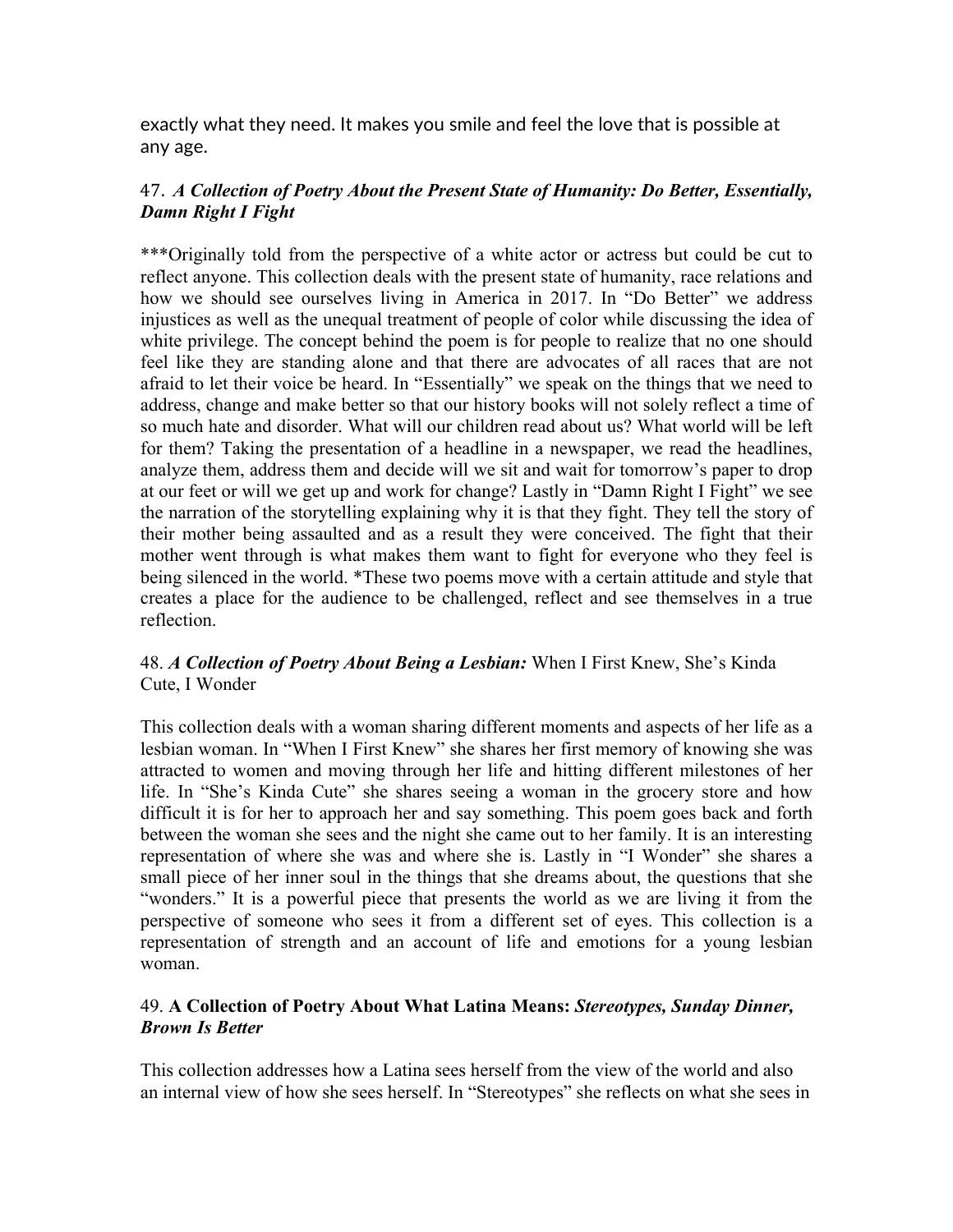the media about the Latino community and how they are seen through that lens. What she expresses is the idea that if the only things we "know" are what we see on television and read in social media that we are living in the world of blind faith; that we should try to learn from our own experiences rather than believing someone else's. In "Sunday Dinner" we see her family from her eyes waking up to the Sunday ritual of family cooking and eating together. It is a generational experience that is emotional and beautiful in her storytelling. Lastly in "Brown Is Better" she stands before us and bares it all, she is amazing in any and all ways. She sees herself and her brown as the most amazing color ever. This collection creates a balance of the good, bad and beautiful of what it means to be a Latina.

#### 50. **A Collection of Poetry About an Immigration Story:** *Heavy Heart, Tell Them*

This collection addresses a heartfelt immigration story. In "Heavy Heart" we hear the story of a father standing in front of some type of a government organization fighting to not be deported. His son Luis is in a hospital and is unconscious and might not make it. When the hospital finds out they report the family to the proper agency and now when they should be with their son in the hospital they stand in front of this group fighting to stay in the United States so that their son doesn't die alone. Pairing with the previous poem "Tell Them" is from the perspective of the son Luis who wants to be an American citizen by his birthday but when the presidential election happens, his life changes as laws begin to change. The audience doesn't immediately know the connection of the two poets but it becomes clear who Luis is as he speaks. The love and energy that comes from this little boy is humbling. He just doesn't want to die alone. He wants to do all the right things. This collection is a look at immigration from a different place, from the eyes of loving parents and the heart of a sick child. And as it says within the collection, "Sometimes we do the wrong things for all the right reasons." The things that a parent will do for a child are limitless, just as the silent strength of a child to live. An Immigration Story could be inner woven rather than told as two separate stories.

#### 51. *A Collection of Poetry About Generational Differences: Grandpa, Grandson*

This collection of poetry deals with the separation of generations and the challenges they present. In this coming of age sort of story we see the same story told from two different perspectives. First we have the perspective of the grandfather that is raising his grandson after his son dies. He loves his grandson but as he gets older he sees the separation that they have. The lack of communicating face to face, he doesn't leave his room because everything he lives for is in his room. His grandson loves his grandfather and we know that but he wishes that he could connect with him like he wants to. The Grandson poem tells the story of a loving kid who appreciates his grandfather and loves him dearly. He sees the separation but it's just life to him. These poems run side-by-side sharing both of their realities and is very emotionally charged with love and appreciation on both sides. Beautiful moments of the grandson showing him how to use a cell phone, grandpa cooking dinner for his grandson's girlfriend and how to take pictures. In the end of the poems the grandson is leaving for college, he sits on the front porch and shows grandpa how to work his new cell phone so that he can call him, take and receive pictures and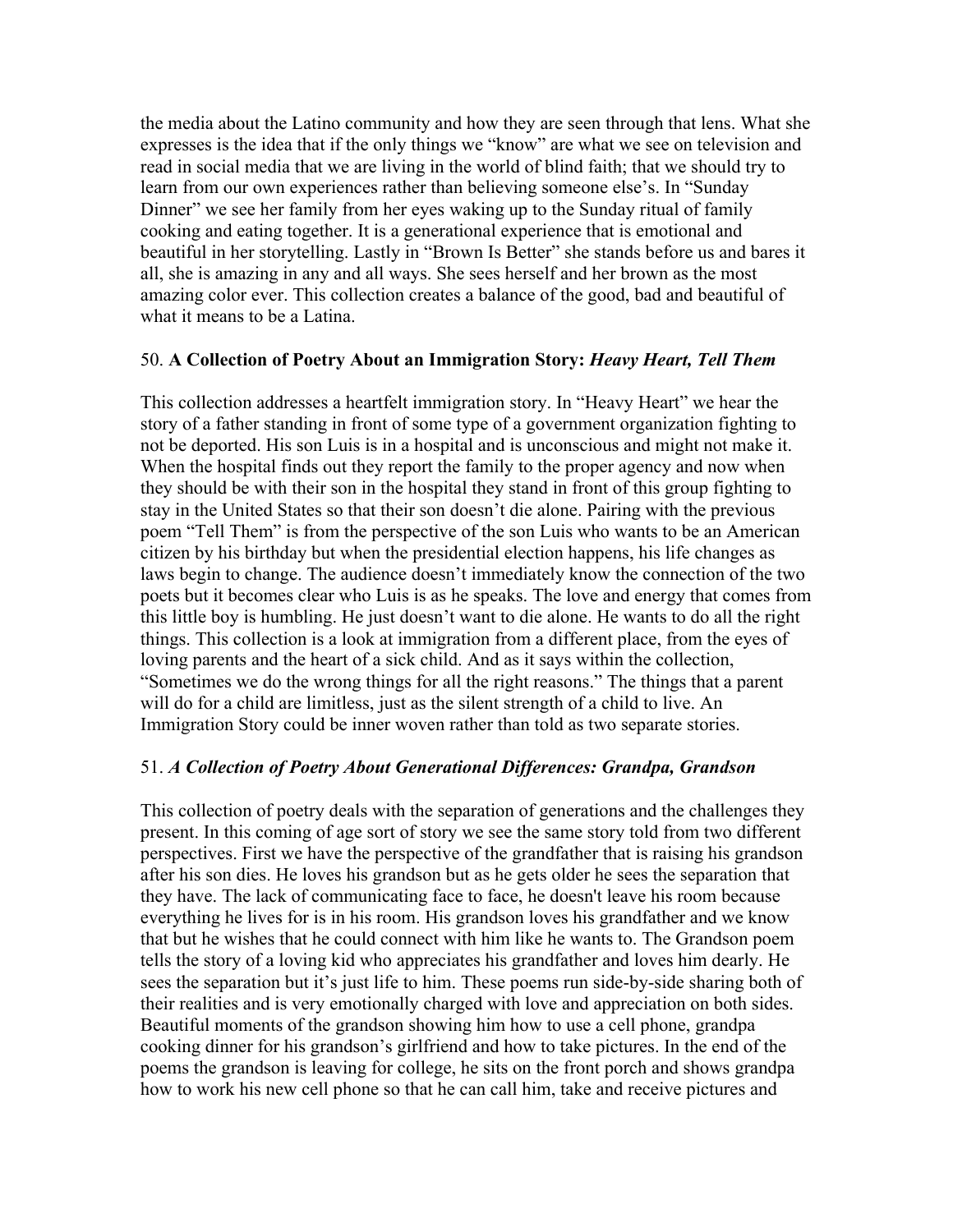always have a piece of him with him. These poems can be done separately one after the other or can be woven so that each perception of their reality can be seen at the same time.

# 52. *A* Collection of Poetry About Being Kidnap Victim: Trusted Ride, Darkness *Conversation, Recovery*

This collection addresses three different people and their experiences after and during a kidnap situation. In "Trusted Ride" the victim shares with us what happened to them leading up to the moment that they got into the car with someone that they thought they could trust. It ended up that this wasn't someone that they should have come into personal contact with. Once in the car they realize that the situation is vital and the person is not going to let them go. The memories of what life was, will it be again or will they never see their loved ones again? In "Darkness Conversation" we see a person waking up in the trunk of a car and the moments are they awaken trying to put the situation into words. Trying to figure out where they are, what is happening, what do they see, hear, smell, things that can help them to stay alive. The liquid in their eyes is blood, maybe? What do they want? Who are they? Where are they taking me? A conversation in complete darkness, with no one to talk to and no one but themselves to listen to what could be their last conversation. "Recovery" is the final chapter. A person in recovery from being kidnapped. They share the steps that they have to take on a daily basis to be able to put one foot in front of the other and continue on with life. It is a difficult daily struggle but with support recovery and restart of life is possible. \*\*\*Performer can be either male or female.\*\*\*

# 53. A Collection of Poems About Overcoming Eating Disorders: First Time, Near *Death*

In this collection, we see two different stories of two different survivors of anorexia nervosa. In "First Time" a person recounts the first day that there was the desire to become anorexic. How something as simple as watching television turned into an eyeopening play by play "how to book" on the eating disorder. Realizing that their thoughts quickly turned into desire and then into addiction. An illness that overtook their life. Sharing with us the things that became the priority: weighing, journaling, exercising, and losing everything that made them who they were. Finally, they get the help they need and are able to reflect on what moving forward means. In "Near Death" a person suffering from anorexia nervosa shares the story of the day that they died, literally. On a hike in the desert in conditions unsafe for hiking their body begins to shut down. Eventually they pass out, experience a seizure and end up in the hospital. When released from the hospital the rescuers visit and the youngest of the group makes a simple request, "Life won't let you die twice."

# 54. *A* Collection of Poems About Gender Equality: Man vs. Woman, Mom Model, *All Things Equal*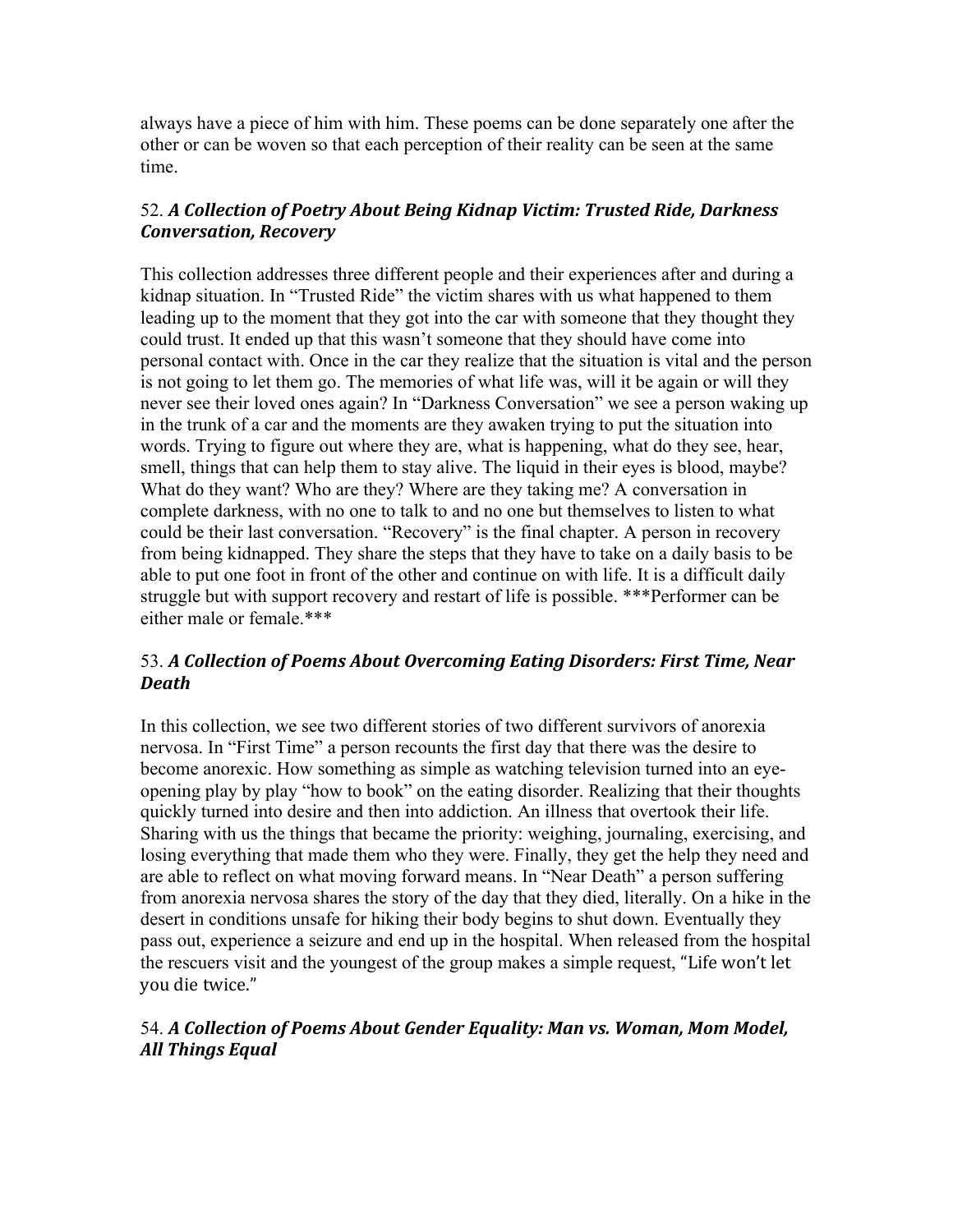In this collection, we see how a woman deals with the difficult reality of gender equality. In "Man vs. Woman" a mother and father must attempt to explain to their little girl that what the little boys said at school was wrong, that she can do anything they can do. As told through the eyes of the mother the heart break is clear. It is a moment in time when we realize that the things others say can create a belief in even a child that they could hold onto. "Mom Model" tells the story of a young lady who is preparing to give a speech in class about role models. She is the only person in the class who chose to do a woman, her mother. Lastly in "All Things Equal" a high school senior gets this as the prompt for a final paper, no other requirements. Thinking it was an easy A she realized she had no idea what this prompt means. While watching televisions he catches Oprah's speech about equality among men and women and decided this was her destiny. She began to research numbers of inequality, writing them down, amazed at the reality she was living in. the day of the speech she gets a standing ovation from her class, all things could one day be equal, even when all the world says it's not.

#### 55. *A Collection of Poetry About Depression: Who Am I, Quiet Voices, Say "I Love Me"*

In this collection we see a woman **(could easily be edited for a young man as well)** that is addressing her awareness of her depression. In "Who Am I" she sits in her psychiatrist's office watching her spin in her chair and click her pen, making notes on her yellow notebook. Her hypersensitivity allows her to see all the things in others and not in herself. But when she dives into how she got to sit in that seat we see her soul in a very precious way. In "Quiet Voices" we dive into the internal conversations that people living with depression must fight through on a daily basis. The fight of listening to what is in your head versus what you try to know to actually be the truth of the life you are living. It is a poem that shows how powerful those inner voices can be and gives an idea to those not experiencing it how debilitating it can be to not be able to turn off the negativity that comes with depression. Finally, in "Say, I Love Me" a woman has a daily mantra that she fights to actually say. Staring at herself in the mirror she is forced to see all of the things that she thinks are real then reflect on what is actually real. Finally, she gets to a point where she can say "I love me." This poem shows us that these three little words are a fight for some people but getting to the end should definitely be celebrated.

#### 56. *A Collection of Poetry About the Confinement of Religion: Mother Said, Confinement*

In this collection, we address the challenges that religion can bring for women. There is no specific religion mentioned within the two poems in this collection but both are written with the same feel of women being taught how to think, present themselves in order to gain the proper status to become someone who is desirable as a wife. In "Mother Said" this storyteller reflects back on all of the things that her mother told her from a young child until the present. In listening to the reflection, it is clear that the women are not seen as equals to their male counterparts. The poem gives strength to the mother in her beliefs as to what she will pass on to her daughter. Finally, the daughter starts to take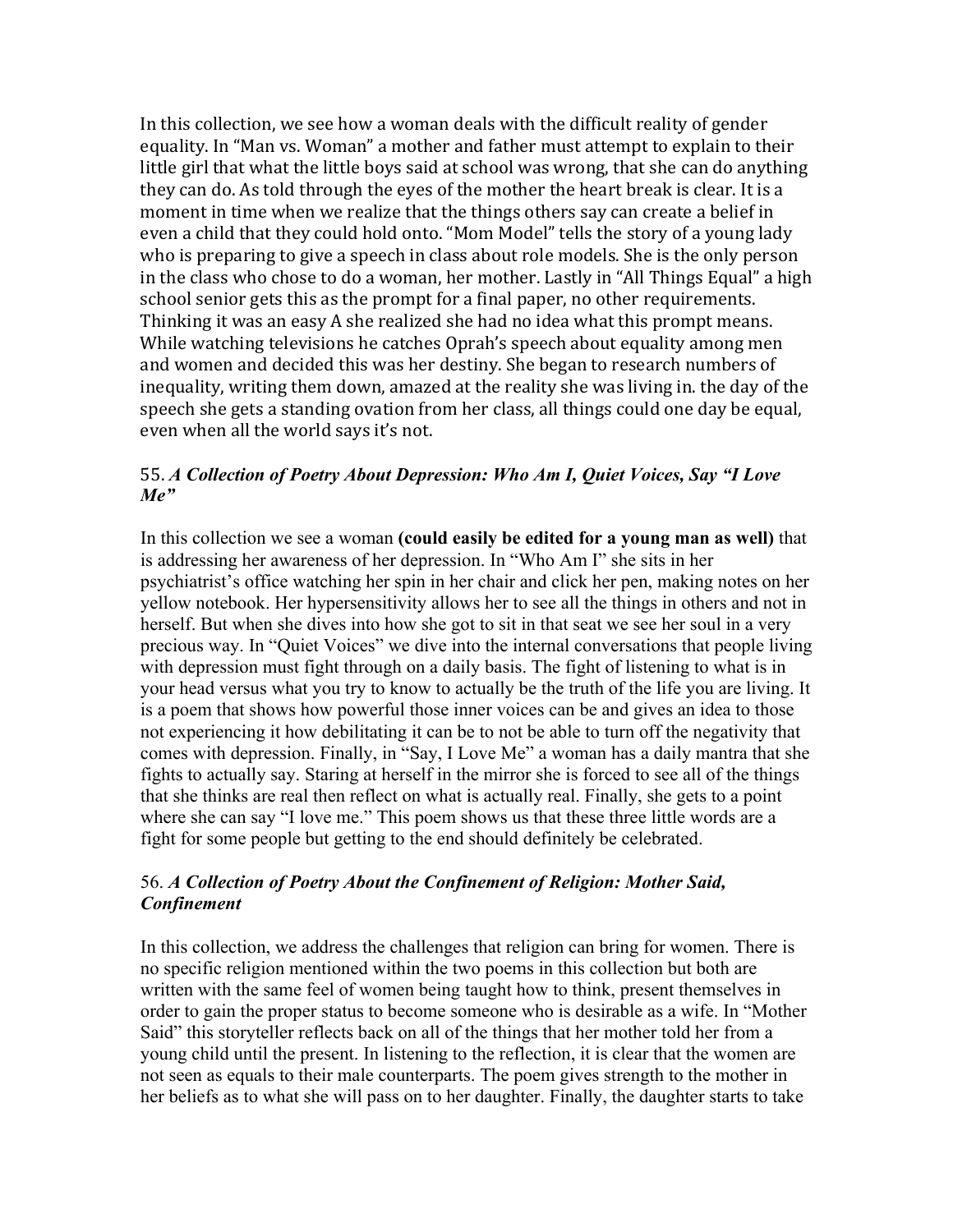off all of the things that have been holding her down and shielding her from the outside world and she stands in front of a mirror and looks at herself for the first time. In "Confinement" as the title implies we hear a young woman speak about what confinement is. With the use of other words that mean the same thing we hear her speak of things that can be confined finally ending with women. As the poem comes to an end she decides that she will break free from her own confinement and become the woman she is supposed to be. \*\*\*This collection does not address any specific religion.

#### **57.** *A Collection of Poetry About The Las Vegas Mass Shooting 2017: Country Song, Last Date with Daddy*

In the wake of living in a country where mass shooting happen far to often a collection of poems addresses this phenomenon. In *Country Song* a young woman recounts her evening at the country music festival that ended up being the background for the Las Vegas Shooting She lists off very early the four songs that she could possibly write to signify her experience that night. Like any good country song, they are all relevant, personal and passionate. The last being "I Love My Daddy" who was there by her side when she woke up in the hospital the next day after being shot and trampled at the event. Sometimes all we need is a little country to tell a solid story. Then we move to *Last Date with Daddy* which chronicles a father daughter date that neither one of them will ever forget. A trip that they both were so excited about happened to be the same night of the Las Vegas Mass Shooting of 2017. In the midst of the mayhem she loses sight of her father and finds herself standing in the middle of a now war zone looking for her hero, her father. Finally, she finds his boot and stands in that spot looking for him when a stranger tells her that he had been scooped up and taken to the hospital. Time has passed, they are both back home and safe. She tells him that she didn't want her last date with him to be that night, daddy's little girl.

## 58. **A Collection of Poetry About African American Boys Looking for Their Superheroes:** *Looking for My Superhero, Older/ Wiser, Black Men Run*

This collection will challenge the reader as well as the performer. In our present America African American boys and men are often criminalized. When this happens from a distance there are young black boys in search for their heroes. The men that look like them, live like them and can teach them how to not only be men but be strong black men. In this collection we tell three different stories of the search for black superheroes. *Looking for My Superhero* deals with a young boy who finds his heroes in the toys he plays with while remembering the father that he once had who walked away from him. He then realizes that his hero can live in his mother as well. To *Older/ Wiser* where we see a teenage boys' attempt to speak about is hero. It forces him to actually look. He finds his heroes in the comic books he read and expands to the African American history he knows. Lastly, we have *Black Men Run* which addresses a teenage boy's reality of what the world would look like if black men were in charge. A historical reminder that leaders are bread and born in all races and we can definitely thrive and see the world differently no matter who is in charge. A strong, heartfelt and emotional collection that will make the audience stop, listen and search their hearts for what is really true in life.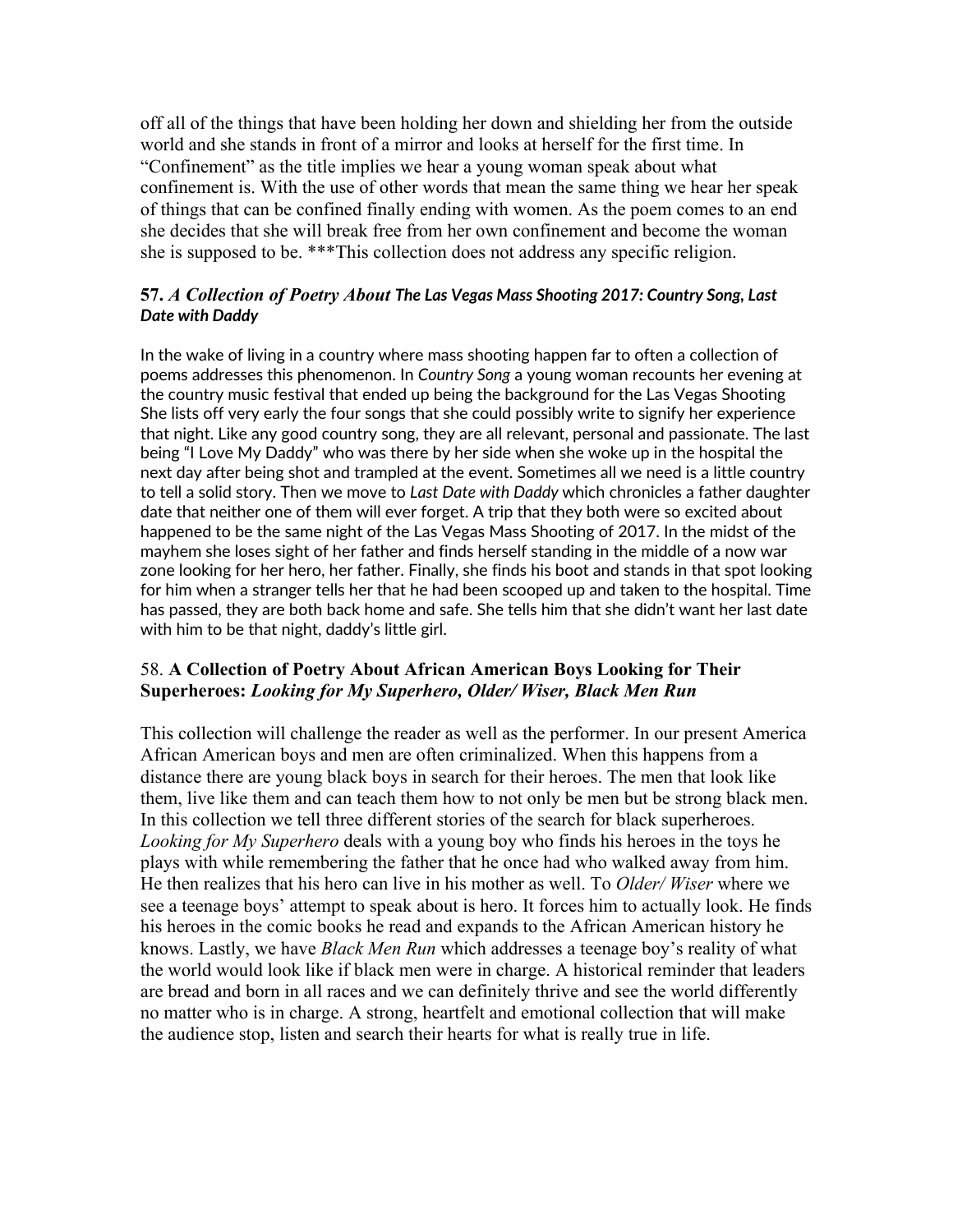# 59. A Collection of Poetry About Girls of Color Being Enough: Not Black Enough-*Not White Enough, For a Black Girl*

This collection addresses the idea of being a mixed girl telling the stories of what it feels like to be in her shoes. Being mixed race with black and white, having people look at you and not know what you are mixed with and not ask but just look at you wondering. In *For a Black Girl* we hear the voice of a mixed girl sharing her experience of being good, talented, pretty but…only for a black girl. Then to get the compliment "You're pretty for a black girl." What is behind this comment? As if just being a black girl isn't good enough to hold the compliment. And in *Not Black Enough- Not White Enough* we hear her voice share what it feels like to not be black enough or white enough to fit in or be accepted by any group. The feeling of isolation and loneliness that people feel when a group that they are a part of tells them that they don't represent it enough to be accepted by the masses. The collection is a great example of what it feels like to look well put together on the outside and what it really feels like on the inside to be alone especially when it feels like an attack on their race, the main thing their parent gave to them.

# 60. A Collection of Poetry About the Life of a Red Head: Red is Born, The Red of *Rain Hurts*

In this collection we get to see a few sides of the red head. Putting to rest all of the rumors we properly address what makes a red a red. In **Red is Born** we hear the fun story of how a woman was born and how in that instant when her parents saw her and her red hair for the first time that they knew that something wonderful had just been born. Someone who would be an opinionated handful of fun stories for the duration of her life. She tells us of the attitude that she has and how it was handed down to her from her mother who was also a red head. She talks about the Red Strength that she had when her father died, and she supported her mother. And she sums it up with the Red Life that she has lived. In *The Red of Rain Hurts* we see the other side of her. The side that is more emotional than anyone who is looking at her would think. Her mother tried to warn her about the feelings she would endure but it wasn't until she experienced it that she knew. Where some would be sad, she feels so much deeper. A look into a few different facets of being a red head.

# 61. A Collection of Poetry About the Fetishization of Asian Women and Culture: *Be Yourself, Stronger Than I Seem*

In this collection we are allowed to see behind the lens of the challenges of being a young Asian American woman in the present time. In **Be Yourself** we hear the heart of a young Asian American woman who remembers back to per school and the mean things that her Caucasian counter parts said to her, all things that make her look at herself as if she is as ugly as they say she is. But in the present, she is bombarded with articles, research and new reports that Asian women are being fetishized by other women. Trying to change their physical appearance to look like them, dressing like them, gluing their eyes to reflect their eyes. It then makes her realize that she is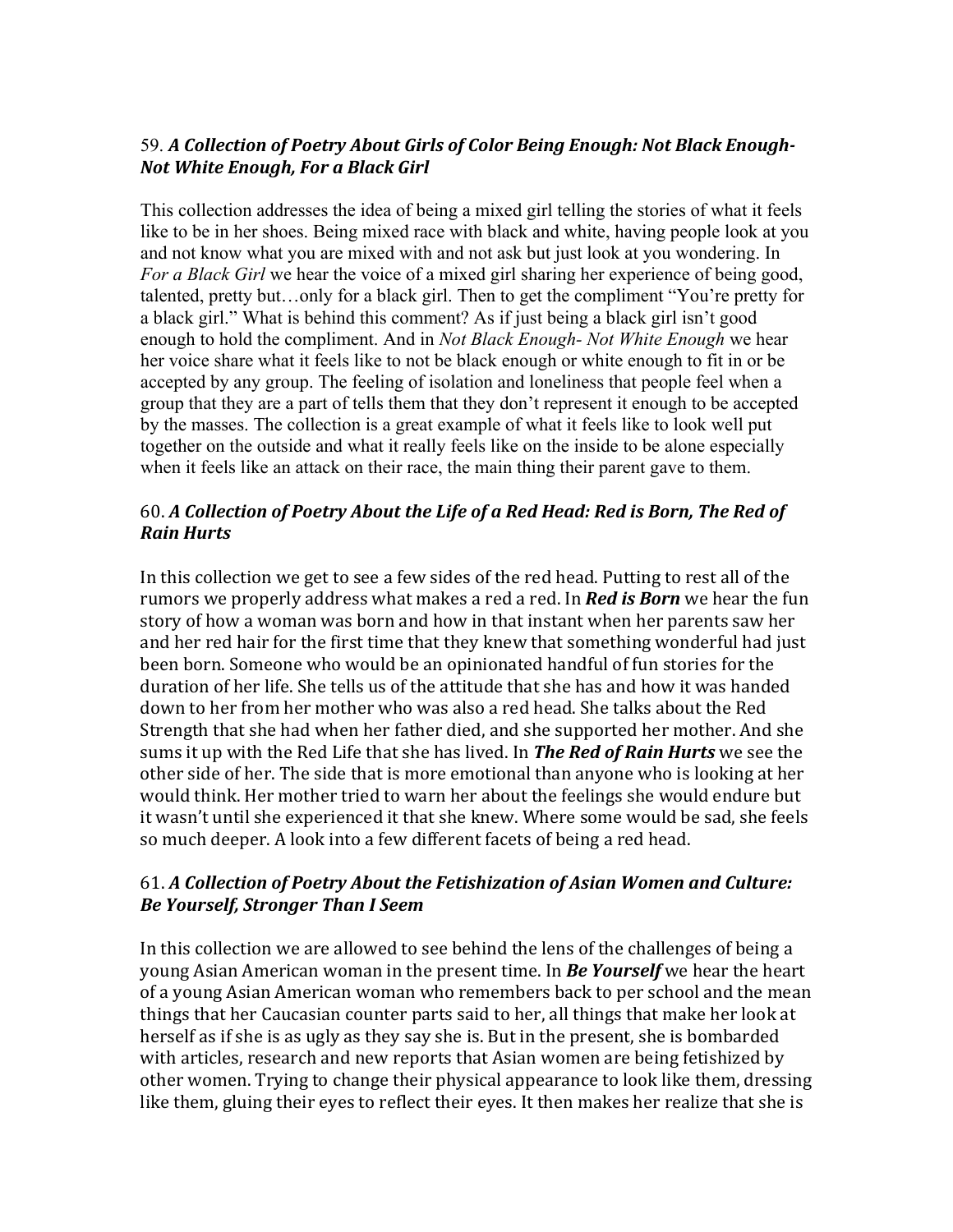beautiful and the "trend" that is Asian American women and their culture is an insult that they just don't understand and never will. In **Stronger Than I Seem** we address the stereotypes of Asian American women and the idea that none of it is true. She speaks of the strength and pride that she has in being who the strong people in her life raised her to be. This collection makes us look at ourselves and the things that we see online or hear in person and dismiss not realizing that it is unacceptable behavior that must be changed. She owns her heritage. She owns her strength. She owns exactly who she is.

\*\*\*Performance is written for an Asian woman.

### 62. *A Collection of Poetry About Not Being Good Enough for Parents: Never Satisfied, Acceptance, Rabbit Hole of Failure*

In this collection we are shown how difficult it is to be a wonderful teenager. As this character shares the challenges faced when no matter what they do they will never be good enough for their parents. Not because they genuinely aren't trying but because they are constantly being compared to their siblings, a shadow they cannot get out from behind. In *Never Satisfied* they give a day in their life where perfection isn't perfect because their parents are never satisfied. In *Acceptance* they relive the day they rush home to tell their parents that they have been accepted into the best school in the state. The sadness in this success is when the parents slowly dig a hole into their smile stealing it away with every negative comment finding more interest in the evening paper and their tea than in their child's success. And finally, in *Rabbit Hole of Failure* like Alice we fall down the rabbit hole and remember that sometimes even in our dreams that seem so real and positive and make us not want to wake up- eventually we must. Reality comes back to life and we are left reminded of our failures but wishing our dreams could be our reality. This collection is heartbreaking while touching on a truth that is real for many people who fight for their parents to see them as what they are, not what they want them to be.

**\*\*\*This collection is written from the female perspective but can easily be changed to fit a male performer.**

## 63. A Collection of Poetry About the Cycle of Incarceration in America: My First **Time In, The Cycle Continues**

A collection about a person who was a teenager when they went into prison. We see two sides of them: the angry teenager he was back when they went in and the adult who knows the game in the present day. The teenager is aware of the street and the danger that it had and their life started out in a positive way but as life happens and things change that are out of their control they move with it. Sometimes moving with it is moving in a negative direction that one can't turn back from. When they get out, they stand in the street of where they called home and realize that the prison system is not set up for rehabilitation but rather for failure. How do you succeed? How do you not become of the revolving door? Has anything changed? \*\*\*Performer has author's permission to edit as needed to fit male or female **performers. \*\*\***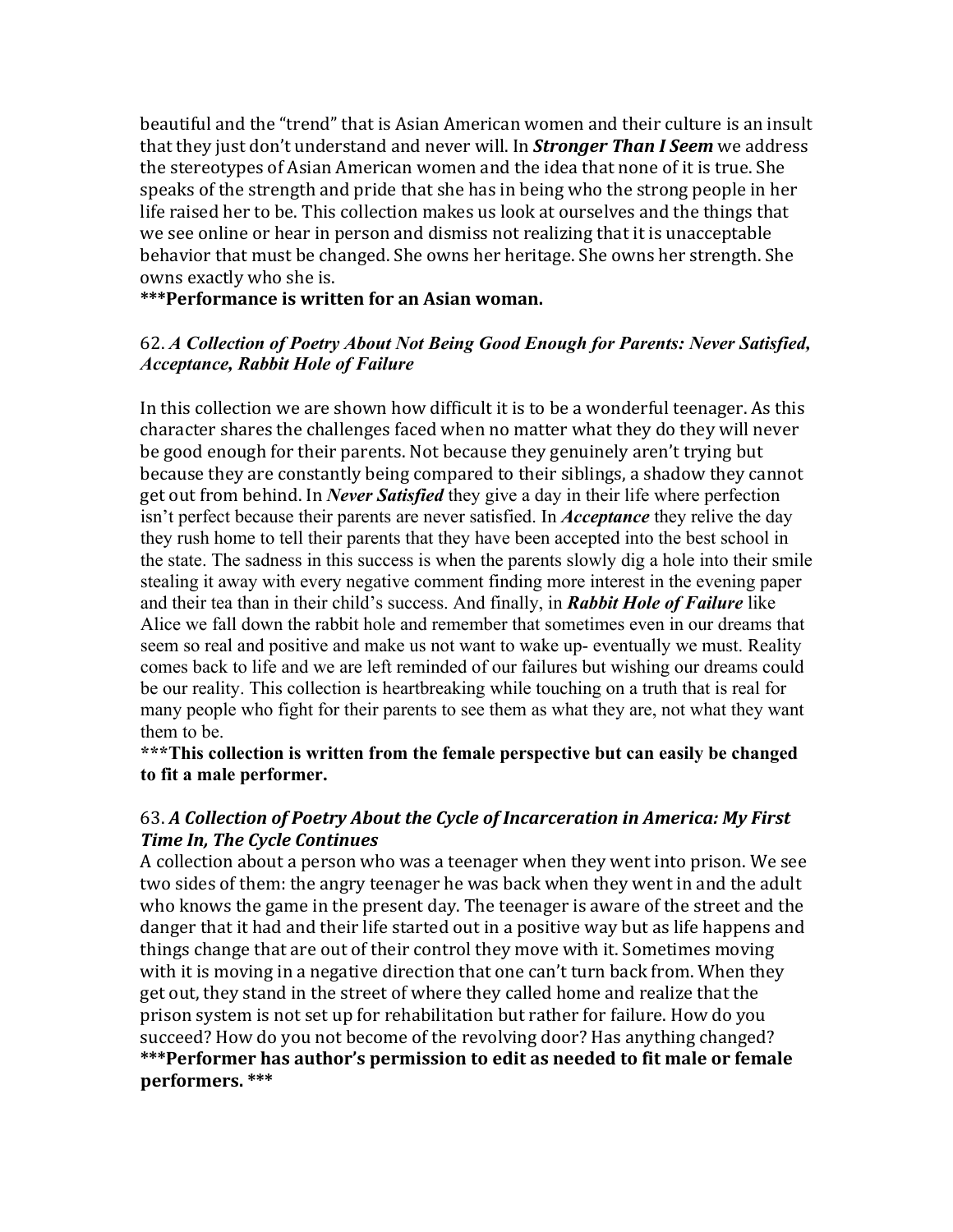## 64. A Collection of Poetry About the Wishes a Teacher Has for Their Students: A *Wish for Little Black Boys, I Wish My Children Would, Complain*

One of the most important relationships that a child can have is that between them and their teacher. Someone who spends a lot of time with them and has the opportunity on a daily basis to make a difference in their lives. It might be that they are the person that the child goes to when they need a safe place to eat lunch, need someone to listen to the problems that they have left behind at home or someone to tell them they understand that life is hard. In A Wish for Little Black Boys, a teacher expresses their understanding of what life is and could be for black boys. A hope of change and a prayer for safety. In *I Wish My Children Would* is it an ode to the dreams that a teacher has for their students that they may never fully understand or achieve but the teacher believes in them that they can do anything. And finally, in *Complain*, a view into the mind of a teacher that has a difficult student. Asking the questions, they would love answers to, hoping that the student's complaints can turn into something positive.

# 65. A Collection of Poetry About the Dynamics of Divorce: Mom Said, Dad Said, *Child Said*

There are many things that can tear a family apart. Divorce is one that takes a family and turns it upside down never to be right side up again. In this collection a seemingly normal family reflects on the life that they had and how that life, over time changed, and how that change eventually left all of the members of the family broken. Told from the perspective of all of the members of the family: mom, dad and child this collection explores how we get to the final moment of a divorce. Every family is different. Every mom, dad and child is different. But the goal is to show that each person has their own story to tell within the tragedy of divorce. Each poem begins with what they said last then going backwards so that the audience learns how we got where we are, and finally ending with the first thing they said. Divorce is not a decision to be made easily. It is an emotional experience that affects a family for the rest of their lives.

\*\*\*The poem of "child" can be male or female and can be edited as necessary by the performer.

# 66. A Collection of Poetry About Obsessive Compulsive Disorder: Red Gray White *Black, The Count, Obsessed*

A day in the life of someone suffering from OCD or Obsessive-Compulsive Disorder can be a difficult one full of repetitions that can be debilitating and stop their ability to live. In *"Red Gray White Black"* we see how someone with OCD can hold onto a color and it takes them into another world of connection. For them red may represent a flower but that thought takes them hours to let go of, to a point of obsession. In "*The Count*" we hear the inner monologue of someone living with the disease. How does their mind work? How do they make it through a day? How long does it take them to get ready for work and get out the door? It is sadly a continuous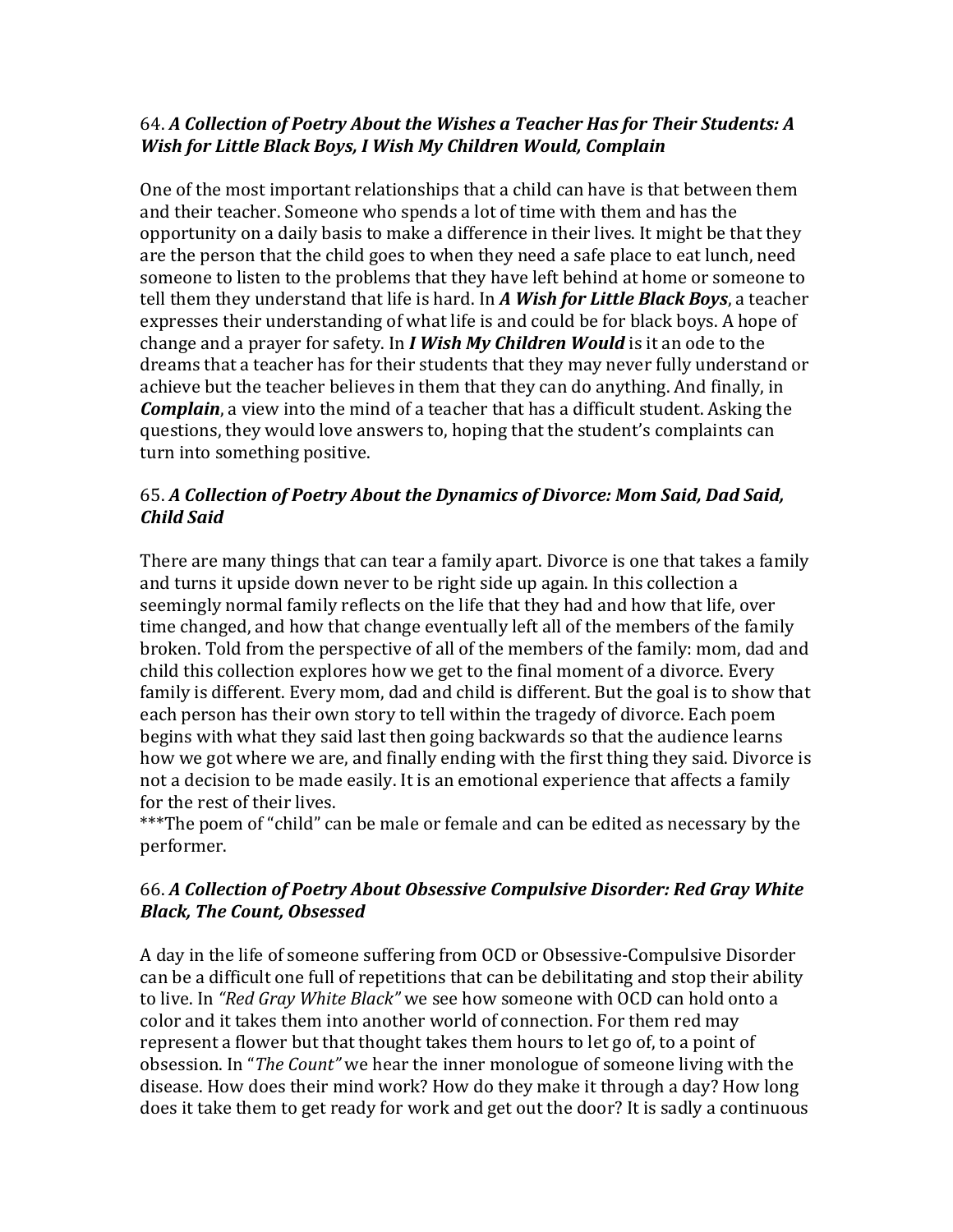game of counting to achieve their moment to moment goals to live their life. In "The Obsessed" we see what someone with OCD understands their life to be as they reflect on their lives. Remembering back to a time when they were normal and reminding us that they would love nothing more than to go back to that time but the repetition won't let them go anywhere but where they are, in the moment, doing their routines. They just want to be normal, they just want to live again. \*\*\*This piece is not written specifically for a male or female.

## **67.** *A* Collection of Poetry About Machismo Mindset in the Latin Community: *What is Machismo?, If I Have a Son, Celebrate*

It is difficult to understand the differences in cultures and the expectations that they have. In the Latino community the idea of "machismo" is often a topic of conversation. What does it mean? How do you get it? Where did it come from? Am I an outcast if I just don't have it? This collection focuses and in some instances refocuses our lens on the topic. In "*What is Machismo?"* we listen as a son has a conversation with his mother about the answer to this topic soon realizing that she worries that she didn't teach him this important aspect of his life but he puts her at ease, he's a great man and she did that. In "If I Have a Son" we listen to all of the amazing kinds of acceptance that a man will have for his son should he ever have one and finally in "*Celebrate*" a Latino man reflects on the things that in the eyes of his father, could make or break him having "Machismo." From the constant reminders that he's not manly enough to the beatings to toughen him up. He finally turns eighteen and is expecting his reward, his one big moment of manhood and the day comes and goes with nothing. He looks in front of his mirror and has to decide who he sees himself as.

# 68. A Collection of Poetry About the Endless Search for Love: Missing, The Search

Love might be the most difficult concept anyone will ever experience. It is that thing that we all want because from what we have heard it gives us the most amazing feeling. But when love is always running in the opposite direction of where you are, love becomes the thing in the far away distance that is never really tangible. But we never stop wanting it, never stop hoping that the next relationship will be "the one." The last time we have to yearn for it. In *Missing* we hear the story of someone who has found love but then loses it and spends a lot of their time trying to understand why this has happened to them. Asking the person who holds the love why they won't give it to them anymore. In **The Search** it is the game of hide and seek that people looking for love may feel like they are playing. Never the right person, never the right time, never finding love and yet we never give up. It is the painful reality that we want love so much we will never walk away from the possibility of actually having it even if it means years of wanting what you can't have.

\*\*\*This collection can be done by either a male of a female poet. The poet has **permission from the writer to edit as needed.**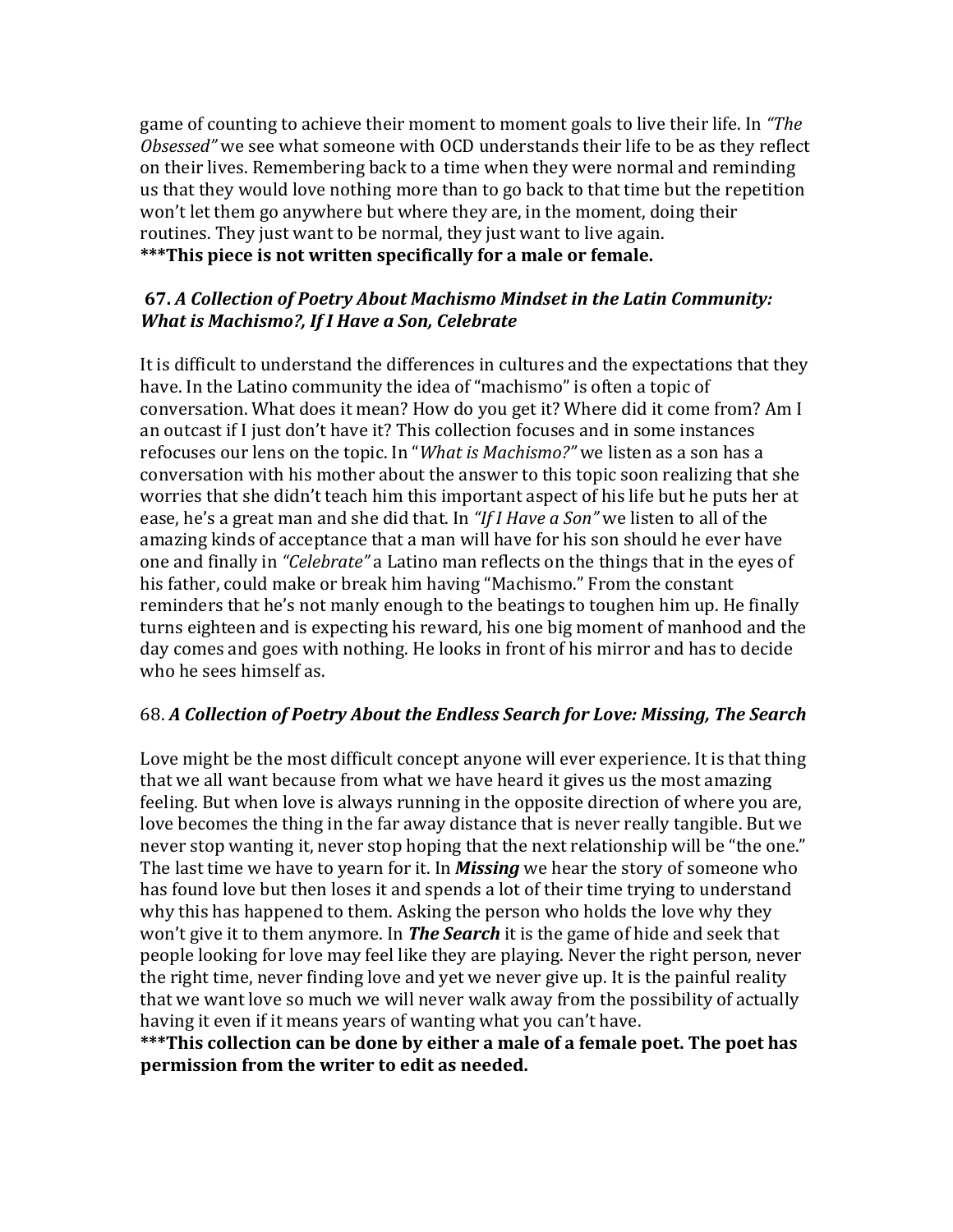# 69. **A Collection of Poetry About Missing Black Children:** *Where is He, Unseen, Dark History*

Growing up the missing children in America had a place to live on the side of a milk carton. But where were and are the missing black children? In this collection we deal with the very real story of the fact that African American children go missing and do not get the resources to be found like other children. In "Where is He" a parent asks the question and must brave the conversation they have to have with the policeman that comes to their door. In "Unseen" we dive into the idea of a child walking down the street and then they are gone. To ensure that people understand how simple and fast it can happen to them, to any of us. And finally, in "Dark History" we look into the history of the African American and how that history is being taught and torn away at the same time. That as children disappear it vastly affects what our history will be if no one is here to write it and live it. This is a collection into the historical darkness of missing African American children and how that is affecting all of us in different ways. Missing is terrifying, missing for a lifetime is truly tragic. **\*\*\*This collection may be performed by a male or female student.**

## **70. A Collection of Poems About Women Finding Their Voice (Strength): Beaches, Dead Voice, Today**

For far too long the voice of the woman has been silenced, ignored or overlooked. In this collection we address the fact of the voice being lost, and end with the day that her voice makes its appearance for all to hear. In *Beaches* the voice of a woman is compared to the beach, a place that people want to be but so many never experience. Exploring the idea that there are many things in our lives that we silence and often don't know it. In *Dead Voice* we are reminded of all of the things that women's voices should be standing for and yet is often overlooked in the recognition of its purpose. And finally, in *Today* the silence is broken and the voice of a woman speaks for all to hear. The importance of this poem is to create the balance of what was for some women and takes the audience through the journey of getting to the point in life where speaking is a powerful tool that she will use. It is the golden ticket moment that all people, not just woman, should hope to get to. Where we can speak and be heard. Speak and not be told that what we have to say isn't relevant. Speak and unapologetically accept that this place is exactly where we should always be. An ode to the struggle women have had, and some still struggle with to speak and be listened to.

# **71.** A Collection of Poems About Loving You for You: The Shell, That One *Moment, Forever Dance*

In *The Shell* we hear the fast moving thoughts of someone who believes that within the shell of who she is lives nothing. But she hopes to find its contents and fill herself back up again and live. In *That One Moment* we are taken on am emotional ride of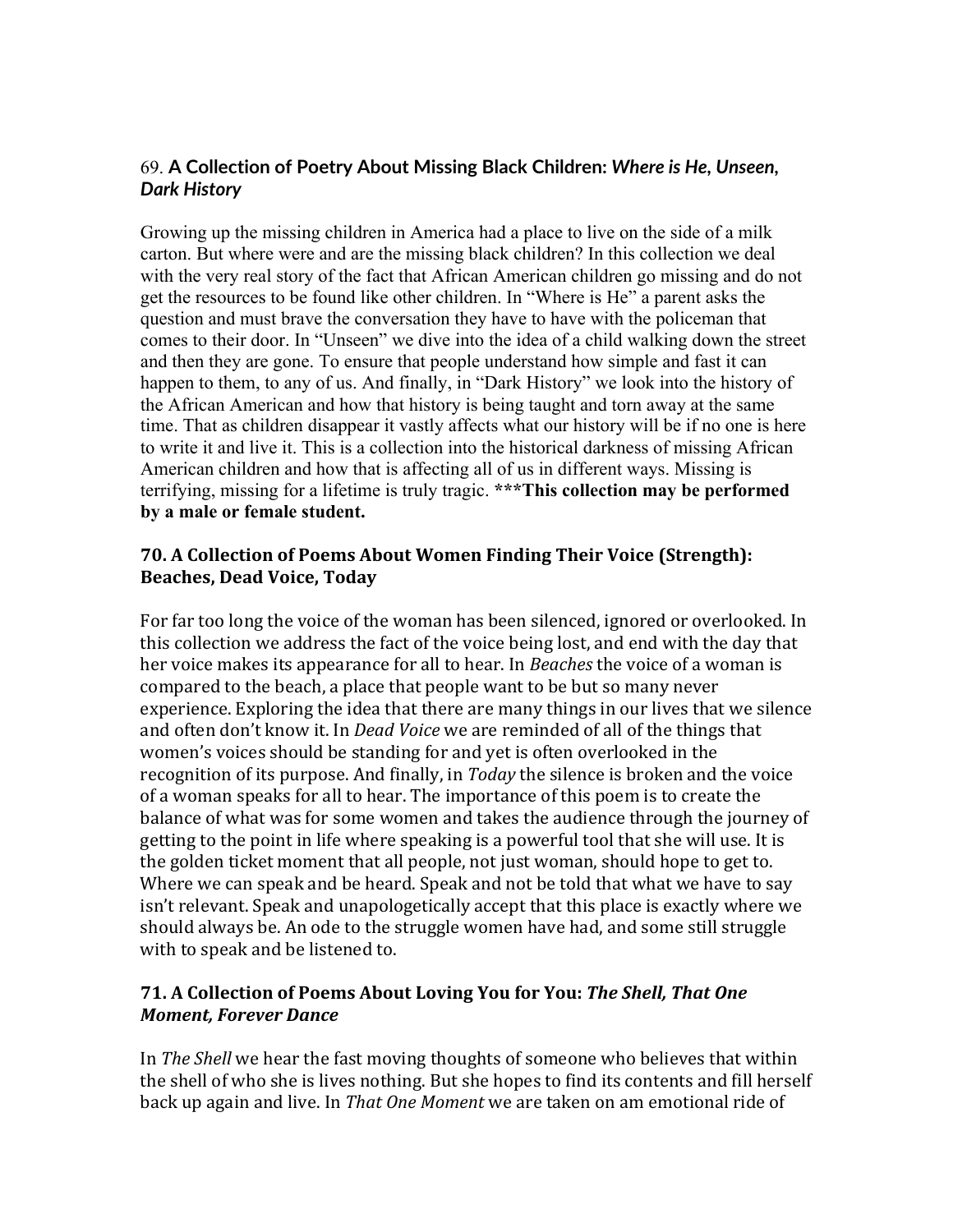the bet date of this woman's life. Not because she found her knight in shining armor but because the person across from her made her feel like she had always wanted to feel. In that moment she stopped listening to all of the voices in her head and realized that she was worth something, she was special and finally living as a princess. And finally in, *Forever Dance*, an in depth evaluation of the idea of "selfesteem" is evaluated. If it comes from your elf, as it seems to state what happens when you can't bring yourself to love yourself? An honest look at how challenging it can be to try to find the confidence that it takes to love yourself. But she speaks of a dance, finding that one person and engaging in the dance of your life with your final dance partner. This poem is a reflection of what the poet feels is all of our goals, to find that person that is for us and spend the rest of our lives dancing to the most amazing music ever knowing that the person dancing with us sees us for who we are. And while what we see may not be perfect it is perfect for them, making it perfect for us. A musical love story written through the words of a poem. \*\*\*This **collection may be performed by a male or female student.**

### 72. A Collection of Poetry About the Life of the African American in 2019: Under *My Feet, Next Chapter*

In recent years we have seen a rise in the rate that African Americans, men and women alike, are being killed and in most publicized cases it is by the police. The purpose of this collection is to attempt to inform the audience as to the feelings that African Americans have on a daily basis. Doing something as simple of being in their own house has proven time and time again to not be a safe place. If you can't life safely in your own home imagine the stress of leaving home. In *Under My Feet* begins as the story of an African American person opening their door and telling us all of the things that they see in their neighborhood, and it is a fantastic place to live. He speaks about the things they step over to get to the daily paper. It is the headlines that shift the perfect day to the darkness that is their internal reality. The poem is a hard-hitting reality with headline quotes from the year. By the end they realize the things on the ground are the bodies of all of the people who have been murdered in the headlines. In *Next Chapter* we see someone looking for the next chapter of African American history in the library and they can't find it. Throughout the poem the fear is that no one is writing it. That in years to come like so many important things in American history they too will be forgotten as an important part of what American was and has come to be. It is important to memorialize the presence of all people within the books that our children will learn from. If not, who will tell the stories? How will any of us live past the now?

#### 73. A Collection of Poetry About Reflections on Being Puerto Rican: For the Love of Puerto Rico, I Hate Maria

Puerto Rico is a beautiful island paradise that visitors often take for granted. It is located right on the ocean so that its shores are home to some of the most amazing beaches but that is only what people who don't live there see. This collection is from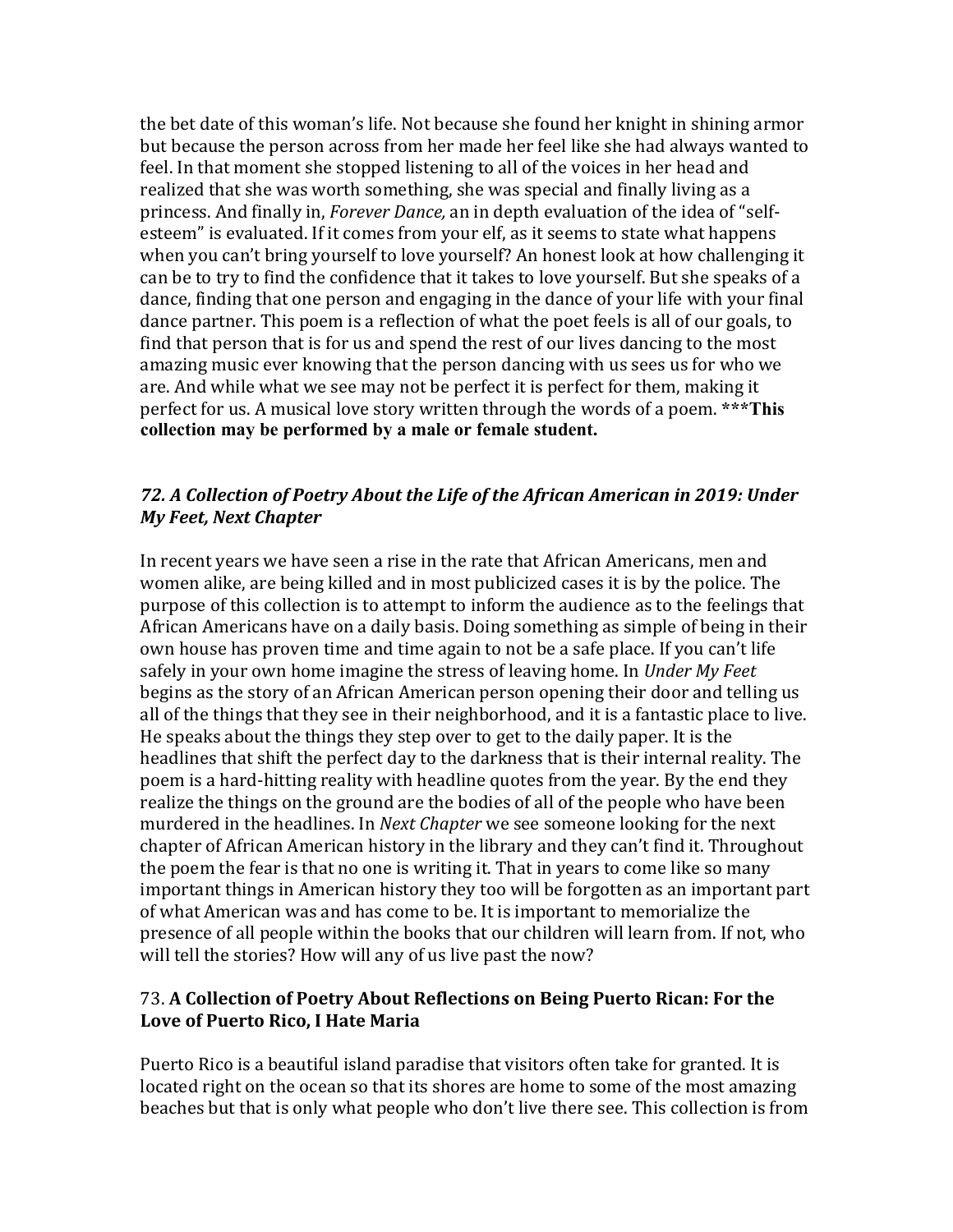the heart of a native. Someone who knows Puerto Rico very well and calls it home. A place where the skin of its native sons and daughters as been kissed by the sun and the view of life from their perspective is calm and enchanting. Always recognizing the importance of family, the balance of having everything you need and not realizing that you don't have as much as others because it doesn't matter and the most important part of home- Mama's cooking. The poem *For the Love of Puerto Rico* shares with us everything there is to love about the island from the views to the food and the all-around feeling of home. From sun rise to sunset the life of turning in constant circles, what it means to live life there. Which is balanced with *I Hate Maria*, a poem that tells of the destruction that hurricane Maria left on the island at the point of impact and still many years after.

## 74. *A Collection of Poetry About the Aftermath of Gun Violence: Guilt, Change, Fear*

Gun violence has become the norm for many school-aged children and educators across the country. In this collection we explore the aftermath of gun violence. Mirroring an event that is similar to Sandy Hook, two people describe what was taken from them after a school shooting. In "Change", a now young woman recounts her experience the day an active shooter showed up at her school. She explores the innocence that was stolen from her and others and the call to do something about gun violence across the country. While she does not have the answer, she just wants things to 'change'. In "Guilt", the young girl's teacher recounts her desire to be an educator and the memory of a simple mistake made the day of an attack. She is racked with guilt at the prospect of a failure in her mind to perform a simple task. In "Fear" we see the broken down and rebuild of a relationship between a mother and her remaining child after her son is killed in the Columbine shooting. The child recalls her mother holding her, crying and living in the fear of the left behind child. Trying to keep them safe. Until the day the child becomes an adult and decides to be a teacher, and like the true cycle of life the child holds the parent as they both seek to push away the fear of the past. These pieces are not only about what is left behind after a school shooting, but instead a subtle call to action regarding gun control. Note: Gender of both girl in class and teacher can be altered to suit the performer.

# 75. A Collection of Poetry About Broken Family Dynamics: Daddy is Missing, *Swinging Door, When I Marry*

This collection of poetry addresses how someone deals with the absence of a father. In *Daddy* is *Missing* we hear the ideas of things going missing and people looking for them. What is that like? To be the face on a milk carton or the person a flyer? But for this person they are looking for their father. He was a presence for a while and them, he was gone. How does someone move on from that moment or do they continue to search all of their lives? In *Swinging Door*, the last moment that a child sees their father is visualized in a difficult poem. Through their eye's daddy leaves with a suitcase, but it is the physical response of the mother that makes the child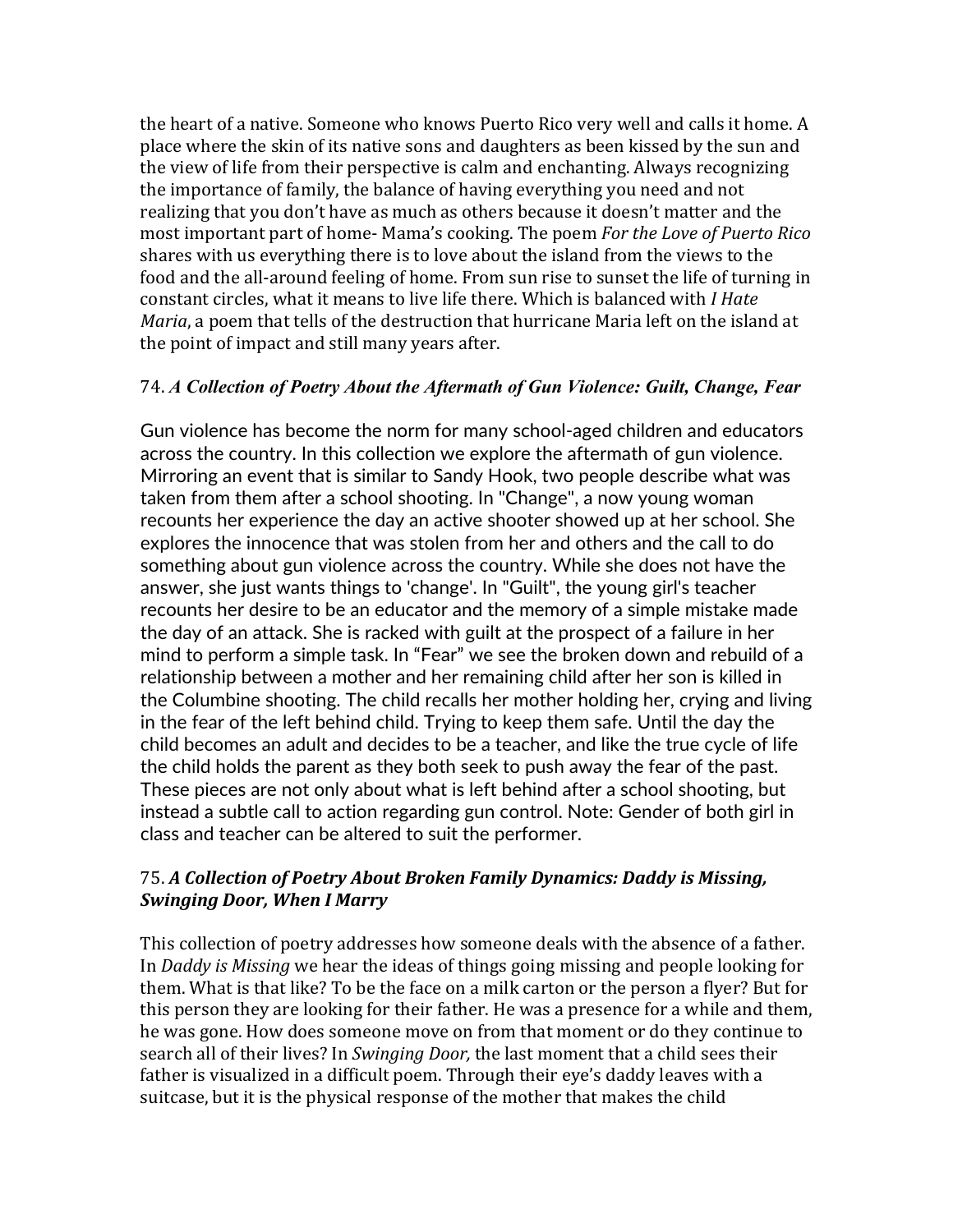understand the situation. Lastly, in *When I Marry* a very honest and at times humorous poem that deals with someone expressing all of the reasons that they are never getting married. But when the truth comes to light it is realized that their reality says if they never marry they will never have to divorce. \*This collection may be performed by any gender actor.

## 76. *A Collection About African American Women and Their Natural Hair:* **Ode to My Natural Queens, I Am Not My Hair**

African American women are in a movement that is gaining momentum. Women often wear their hair the way it looks best to them. For some women the options are minimal and for others endless. African American woman have often been criticized in the media, social media and the conversation continues, "Natural or not natural?" Many people don't see why this is even a conversation but because it is and continues to be it is worth talking about. In this collection we address why this is a topic of discussion and share some poetic viewpoints. Ode to My Natural Queens is a thank you letter to all women past and present who have chosen to wear their hair the way they want to wear it, unapologetically. And in *I Am Not My Hair*, the poet tells it like it is. Women, men, anyone should be able to wear their hair anyway and still be seen for who they are not they stereotypes their hair is believed to represent. The goal of this collection is for the audience to understand that we are all different, and our hair is just a piece of who we are, it is not all of who we are, all of what we represent, and it is not a pass to be treated like anything or anyone other than that which is represented in our full personality and presence. Accept that wearing natural hair is as beautiful as anything else. I mean honestly, it's just...well hair.

# 77. A Collection of Poetry About the Stories of Immigration: Senses, No More *Boats*

It is time to gain some understanding about what it means to be an immigrant. Through the eyes of an immigrant we are able to see inside of their family before things brought them to leave their home while also analyzing the assumptions of those who stand far away but yet in judgement of them. *Senses* is a poem that talks about how much a person from Mexico remembers their land and what it means to them. Using a series of images that poetically revolves around our five senses. What does your life look like through your sense of: smell, sight, taste, touch and the things we hear? It is a beautiful reflection of a life that we don't understand because we haven't seen it but through the story it is clear that these memories are fond, and heart felt. On the other side is the poem *No More Boats*. This poem is a harsh and honest reality check about the obstacles that people go through to get to leave their homeland and to get here. Using satire, it addresses and makes fun of the thoughts that people have, believe or voice about immigrants. In the end it brings us back to the reality that being an immigrant isn't easy and often it is a choice that was difficult to make. A poem that makes you sit back and reflect on your thoughts of immigrants, immigration in America and the challenges that they experience to get close to the dream that they believe lives here.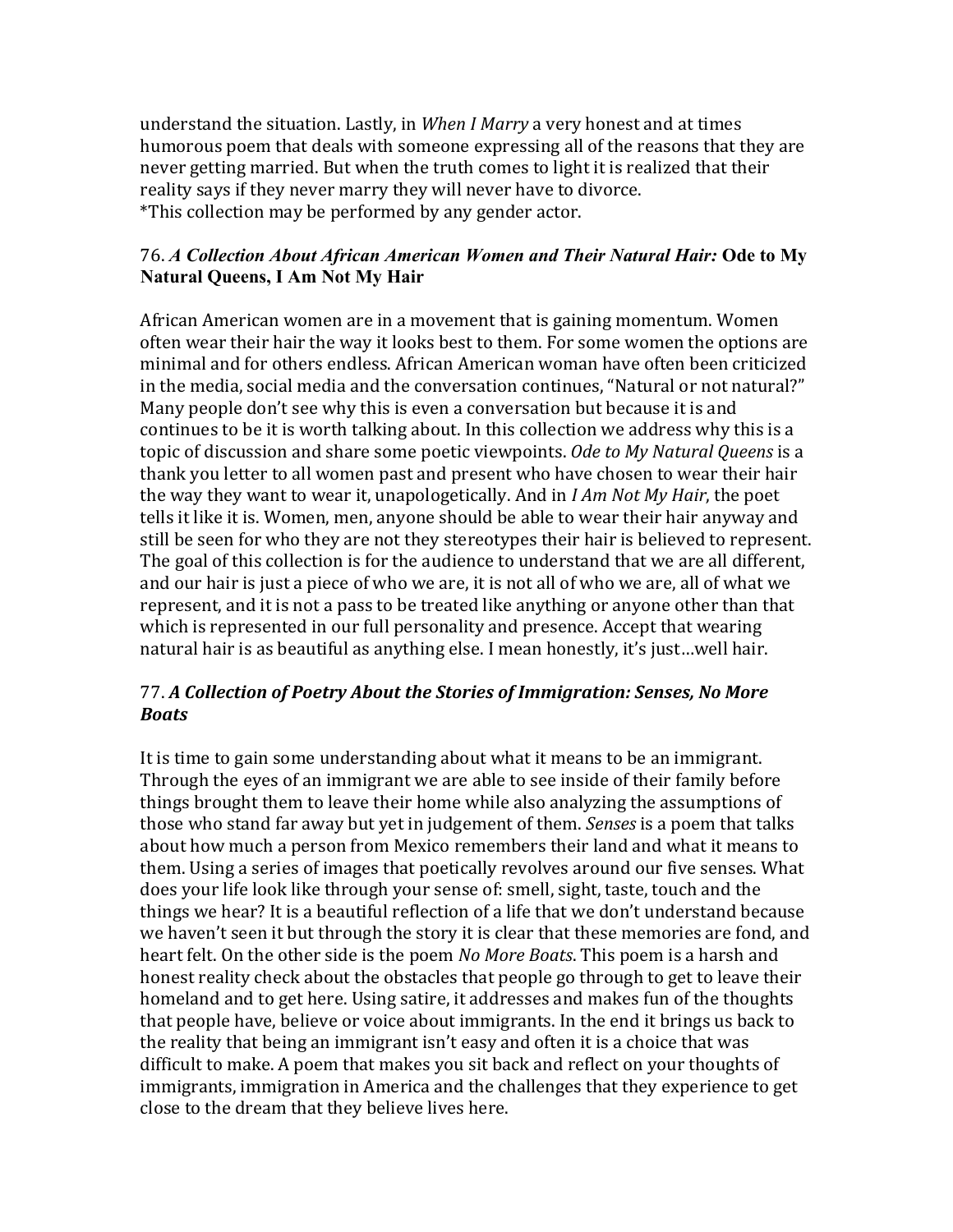## 78. *A Collection of Poems About Gambling Addiction: Chasing, Sold, Meetings*

When you have never been addicted it is difficult to understand how an addict can do what they do, hurt the people they hurt, dig themselves in holes and jump in and bury themselves. In *Chasing* we are in a hidden room as an addict goes through. The levels of darkness that they fall into and what they are looking for. Constantly chasing that high that they got the first time. In Sold a gambling addict share with us the things that they have been willing to sell in order to keep betting, keep living the dream that has turned into a nightmare that they can't wake up from. Finally, in Meetings we see the addict, full circle, taking that first step towards getting their life back. Will they make it through, or will they wake away from the meeting and tell themselves that they will be back? Do they ever make it back? Is any addict every really clean? \*Performer may be of any gender and adjustments to text may be made to reflect this.

# 79. A Collection of Poems About the Difficulties of Understanding and *Appreciating Your Mother: Sometimes, Adulting Sucks, Apology Poem*

Some would say that the most difficult relationship is that between a mother and her daughter. In this collection we explore a damaged relationship between mother and daughter. In *Sometimes* the daughter expresses how more times than not she hates her mother. Within the poem she shares the nights of being homeless and not being able to feel like she had a home but it through the eyes of a child we are drawn to agree with her. In *Adulting Sucks* the young girl has grown up. She is now a mother and living on her own. In her reflection she realizes all of the things that she now doesn't know because when her mother spoke, she turned her off and didn't listen. How much easier would her life be right now if she has listened to her mother when she was a teenager? What did she miss? And finally, in *Apology Poem* we see the next stage of this woman's life as she sits next to her dying mother and apologies for all of the things that she did and didn't do throughout her life. A coming-of-age story that reminds us to appreciate our parents and all of the advice they have to give because at some point in life, those wise words will drift away with the people that we called mom and dad.

## 80. A Collection of Poetry About Not Being the POC Stereotype: I'm Not That Person, Check, A Little Secret, Where I Belong

The challenges of being a person of color come in many different realities. In this collection of poetry, we see the perspective and experience of an African American person (male of female) who is not the stereotype and it bothers them that the assumptions that people make about them are wrong. But how do you fix an idea that someone comes to the table with before you've even introduced yourself? In *I'm Not That Person* we are reminded that what you knew isn't always what you actually know. Don't put what you think to be fact on anyone else. In *Check* we dive into the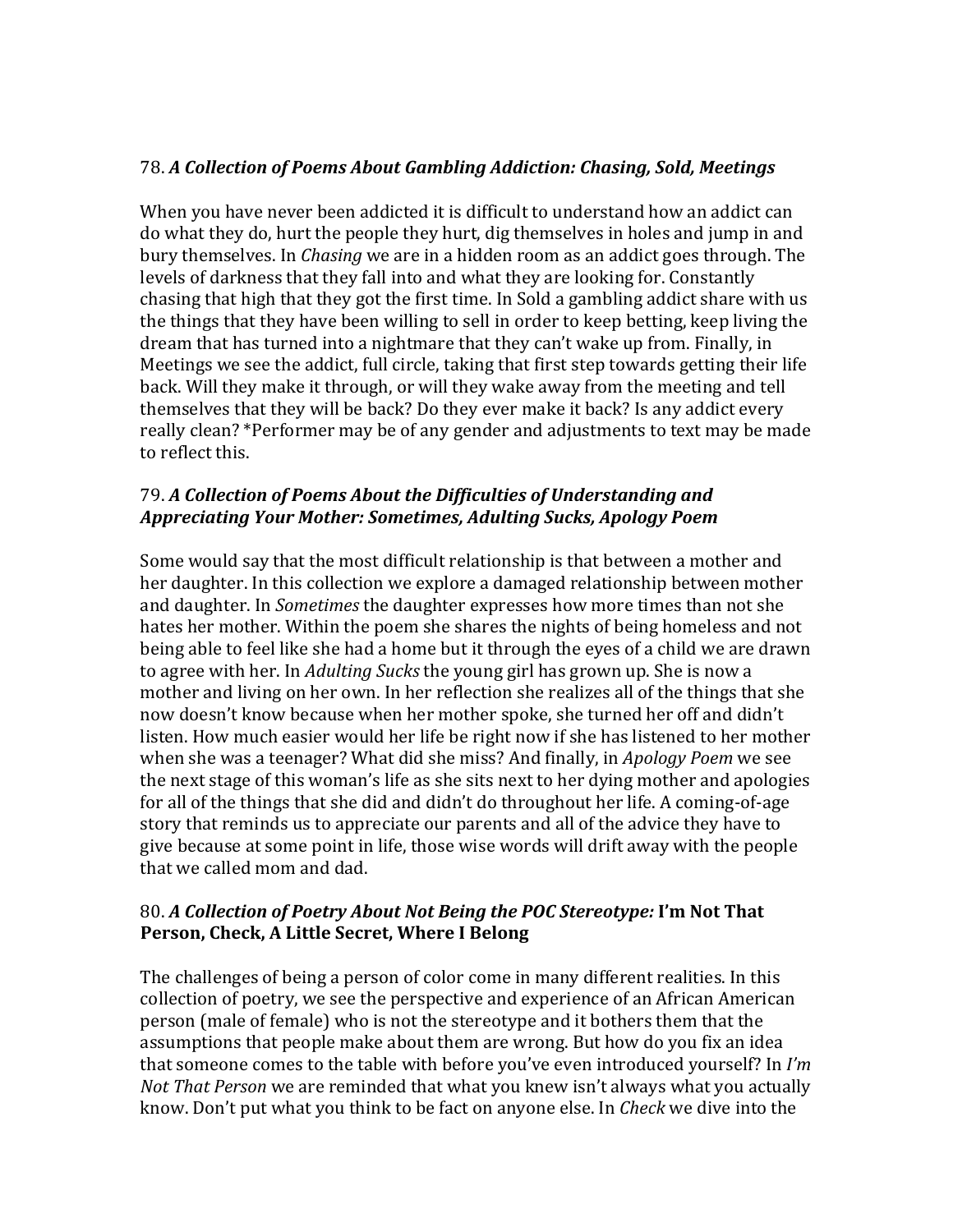list of things that people are true, a check list of what is supposed to be, and what is believed to be. As long as all of the boxes are checked things are in order. In A Little *Secret* we make light of some of the most popular stereotypes then bring back the focus that these things could be any one of us and if we're being honest it is. And finally, in *Where I Belong*, we hear an anthem or originality and come to the realization that we belong where we decide we belong, this isn't a place anyone can put us because it is not their decision.

\*This program may be performed by an African American male or female author gives permission for this change.

## 81. A Collection of Poetry About Having Patience in Our Search for Love: Never *Been Loved, Just Wait, It's Not a Race*

As human beings we all want to be loved. It is a natural feeling that is at the forefront of our minds from a very young age. But the older we get the more we should realize that love is not something that we have control over, and it is often when we become desperate for love that we lose our patience and start trying to try to control love on our own. In this collection we look at the importance of having patience in our search for love. In *Never Been Loved*, we hear the story of a person that feels that they have never been loved and how they deal with not having control over finding it. In *Just Wait*, we hear the story of someone who has tried to force love into their lives but continues to fail. In *It's Not a Race*, we watch someone running a race to find love but it is not until the end that they realize that love is not something that can be caught, it is something that is not a race towards but rather something to wait patiently for.

\*\*\*Only available in the collection: Just Telling Stories III

# 82. A Collection of Poetry About Being Gay and the Fear of Finally Coming Out: **Games, Behind Locked Doors, Finally Coming Out**

People who are members of the LGBTQIA+ community unfortunately have to find their way through this rite of passage, "Coming Out." The idea is not balanced, or fair, straight people don't have to come out but, in this collection, we ride the roller coaster of someone who explains how and why they've had to be closeted for so long. They share with us the idea of *Games* and that hiding who they were was like a game to them. If they weren't found out they were winning, though so much of their self was losing. In *Behind Closed Doors* we are reminded of the strength that this person has. They know who they are, and they love themselves. The joy they have with the honesty that they have to hide from everyone but themselves. And finally, in *Finally Coming Out*, we hear the final moments before their truth is revealed and their adamant response that they are never going to hide again. A coming of story for all of the people in our rainbow that have fought just to be who they are and share that gift with the world. \*This performer may be any gender. \*\*\*Only available in the collection: Just Telling Stories III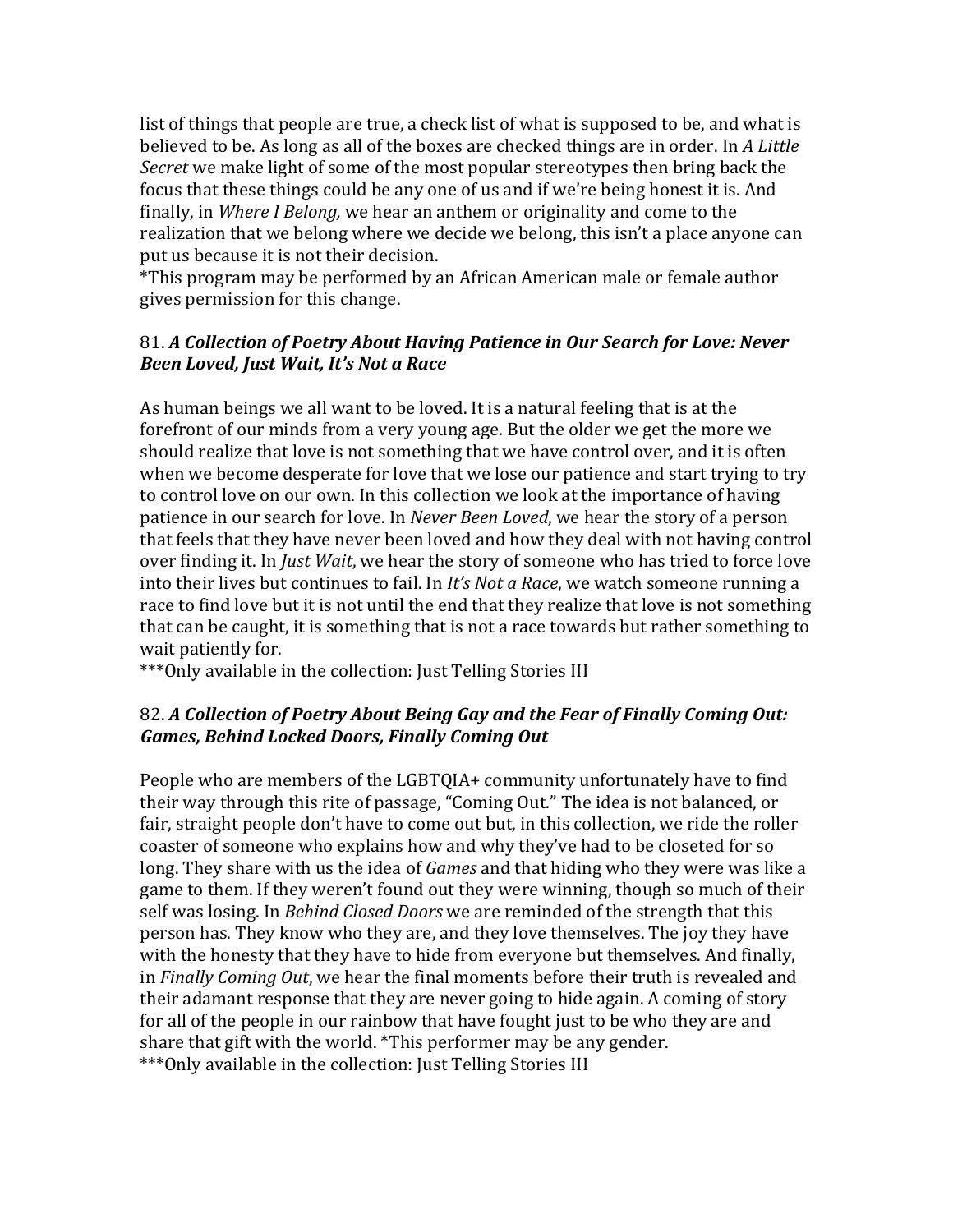# 83. A Collection of Poems About Living While Black Part 1: Bottled Water for Sale, Jogging in a Pandemic, Birds and Bees for Black Parents

History tends to go through cycles, repeating itself over and over again. Throughout American history African Americans have experienced continuous cycles of oppression. In recent history there have been many discouraging stories of the treatment of African American people: men, women and children. This collection puts three true tragic stories into a poetic presentation. The hope is to raise awareness of the mistreatment and unjust situations that African American people experience on a daily basis. Not all stories make the news, but these did. These are three of the stories that we are not allowed to forget. These are the stories that will become a part of our history, that just goes to remind us how we are still not created or treated equal. A child selling water, a man jogging in his neighborhood and a parent that has to explain the new birds and bees that only apply to African American people. All sad American realities. **\*This collection can be performed by** a male or female but the performer must be African American. \*\*\* Only available in the collection: Just Telling Stories III

## 84. A Collection of Poetry About Body Dysmorphia: Blind, Pretty, Body View: Or *What is Dysmorphia?*

In this powerful collection of poems, we are able to see someone who suffers from body dysmorphia the way that they see themselves. It is sometimes difficult to understand how someone's biggest struggle can be within their own mind. Often, we ask, "Why can't you just change the way you think?" In answering this question, we listen to **Blind** a poem that looks at how lucky the blind man is to not have to see. It dives into how the voices in their head that makes them see things in themselves that aren't there are formed. As told through the chapters of the book the blind man is reading. Then we address one of the most difficult words in **Pretty**. A poem where the poet tells us how it became so important to them to hear someone say this word but also how it then turned into the biggest "bad word" of their vocabulary. And finally, in *Body View: Or What is Dysmorphia*, we hear what comes out of the other side of this struggle. Giving us example after example of what dysmorphia looks like to those of us who do not struggle with it. All ending with the realization that their mind doesn't have a hold on them anymore and advise for pushing through.

# 85. A Collection of Poetry About Being a Single Mother: Perfect Storm, Us, *Thankful*

We often see and hear of single parents and the struggles that they have raising their children alone. There are so many things that make these individuals strong and often the heroes of their children. With these words we will celebrate them for the work that they have done to protect their child from all of the bad things and raise them to be wonderful human beings. In this collection we address the story of a single mother. In *Perfect Storm* she shares the moment that her life changed as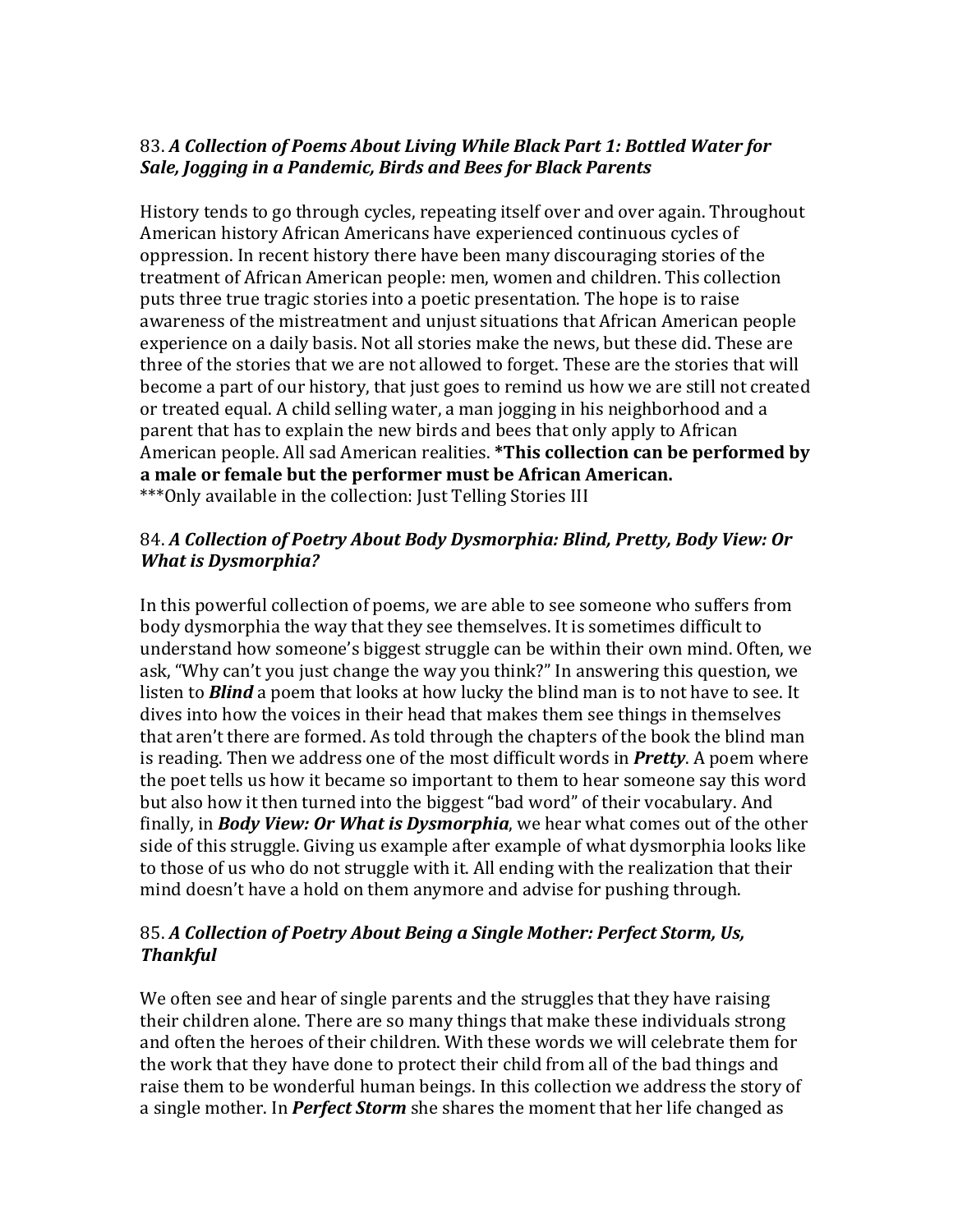she looks back at the moment that a chance encounter turned into the memory of her life that she will never forget. The moment she to a chance on a stranger that ended up giving her the greatest gift of her life, her daughter. Then in Us she tells us of how she moved forward after he left them with a note which connects to how they originally met each other. And finally, in **Thankful** she unwraps the complete package that is her daughter's growth stages. How she went from carrying her to her daughter growing into a woman who is able to carry herself. A mother's most honorable moment or reflecting on the struggles she once had but was able to shield her child from all of that to mold her into a beautiful human being shifting the focus off of what she lost in her father and what she gained by doing what we as human beings do for our young- absolutely any and everything we have to for their happiness and success. A collection of poems that showcases and shines a positive light on overcoming the struggles of being a single parent while honoring their hard work. \*This is from the perspective of the mother not the child. Any performer has permission to adjust pronouns to fit for the teller to be a father. This permission is already given by the author.

# 86. A Collection About the Importance of Indian Food Culture: Rhythm of Food, *Taste Test*

In the midst of life, one must realize that not every person who lives in America is from America. In this collection we give honor and recognition to not only the Indian culture, but we express the importance of respecting our ancestors and their recipes that have followed us for many generations. In *Rhythm of Food,* we hear the story of the beating drum that comes from the ingredients that make up the special food of the Indian culture. It is a rhythm that all of us have for our own respective ancestry. Making the connection between generations and the recognition that it's just a little bit different when it hits home. And in *Taste Test,* we see a child being taught by their grandmother how to add the right amounts of everything to make it taste just like it would if they were in India. It is possible to relocate to a different country or even a different state, but what you should never lose is who you are, because in you are your parents and your grandparents and all of the generations before them. Holding on to who you are is also a testament to holding on to the food that only you can truly create. Because cooking from the heart, tasting from the soul, can never be duplicated or replaced.

# 86. A Collection of Poems About Fear: What I Fear Most, Clouded Mirrors, Fear *Freedom*

One of the most debilitating mental health challenges is the idea of anxiety. Anxiety is often connected to stress. But one of the other pieces of anxiety and stress is the idea of fear. As children we are presented with things in our lives that for some reason or another we fear. It maybe the sound of thunder or the big dog next door, but either way these things trigger an emotion within us that may not be understood by others or difficult for us to explain. What we don't realize is that this fear that we gain as a child may manifest itself into our minds as adults. Some of us are able to move forward while others live in fear of many things unfortunately for a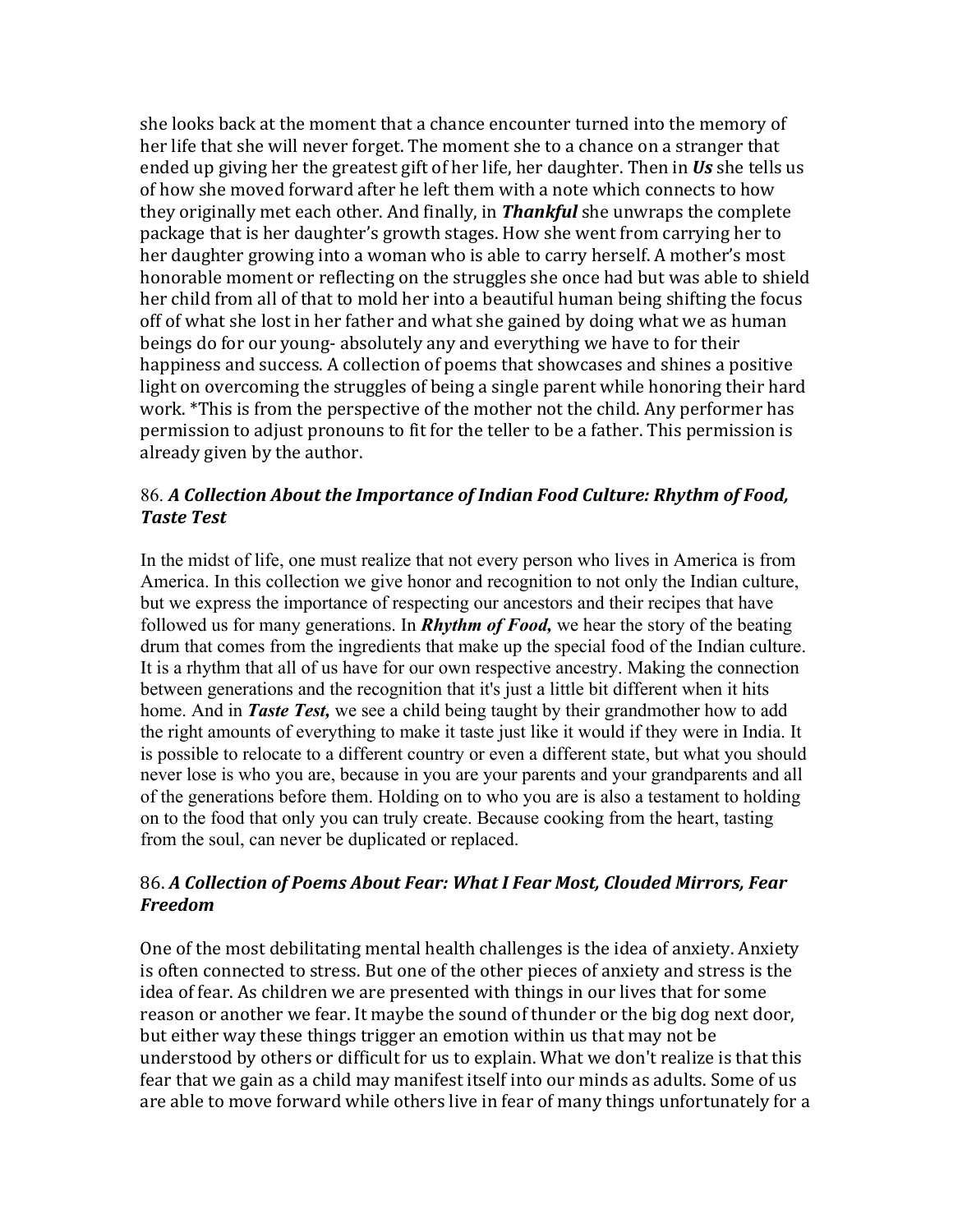lifetime. In this collection we address different areas of fear in hopes that by talking about it in a way that removes the boogeyman under the bed we're also gaining an understanding that sometimes the things we fear and sometimes mental health is not something that is easily put into words for everyone to understand. Sometimes it is a deep threatening feeling or an inability to breathe or a challenge of doing dayto-day tasks that manifests itself in fear.

# 87. **A Collection of Poems About Growth & Purpose: Growing Weeds, Finding My Way**

Everyone who lives and breathes on this earth has a purpose for being here. Some people find their purpose at a very young age and for others they spend most of their lives trying to figure out why they are here and what exactly it is that they are supposed to accomplish. In the following collection we focus on the idea of growth and purpose. In *Growing Weeds*, we are shown the ever-changing picture of growing weeds versus growing and developing people. Sometimes we look at weeds as ugly and they are ruining this other thing that we care more about, that is more pretty, what we don't realize is that a lot of people feel the same way. They are being replaced and cancelled and left behind before they have reached their full purpose or found their stride in life. In *Finding My Way* we follow the footsteps of someone who finds themselves being taken on a ride just trying to figure out where they fit in and what home looks like for them. Because often we don't realize that going through the motions of everyday for some is as good as it gets and for others it's just not good enough. Is a person wrong for wanting more? For saying that this daily life that is on repeat isn't giving me what I need to want to thrive. This collection of poems is something that every adult has gone through, and every teenager struggles with, trying to fit in and finding out exactly where you belong.

# 88. **A Collection of Poems About Being a Woman & Misunderstood: I'm Just Different, Misunderstood**

There are a lot of things that we have control over in our lives and a lot of things that we don't. We cannot force others to believe or think the way we do. Nor can we expect others to see us the way that we see ourselves. In this collection we specifically address the idea of being a woman who is different and misunderstood. The poem I'm Just Different shares the story of a teenage girl who recognizes that she is not like her classmates. She is secure in the way that she feels about herself recognizing the people she goes to school with don't know how to take her and that makes them nervous, but it doesn't bother her. She tells us about all of the things that make her who she is and the reality by the end of the poem is that as people we need to accept bad everyone is different and just because they're different doesn't mean they're not exactly who they are supposed to be. *Misunderstood* focuses on that exact idea. Misunderstood can mean a lot of things it can mean misunderstood by the clothes that you wear, the way in which you speak, maybe you have an accent, maybe you don't accept being spoken over or spoken at by your male counterparts, maybe you speak with your hands. Separated as individual ideas this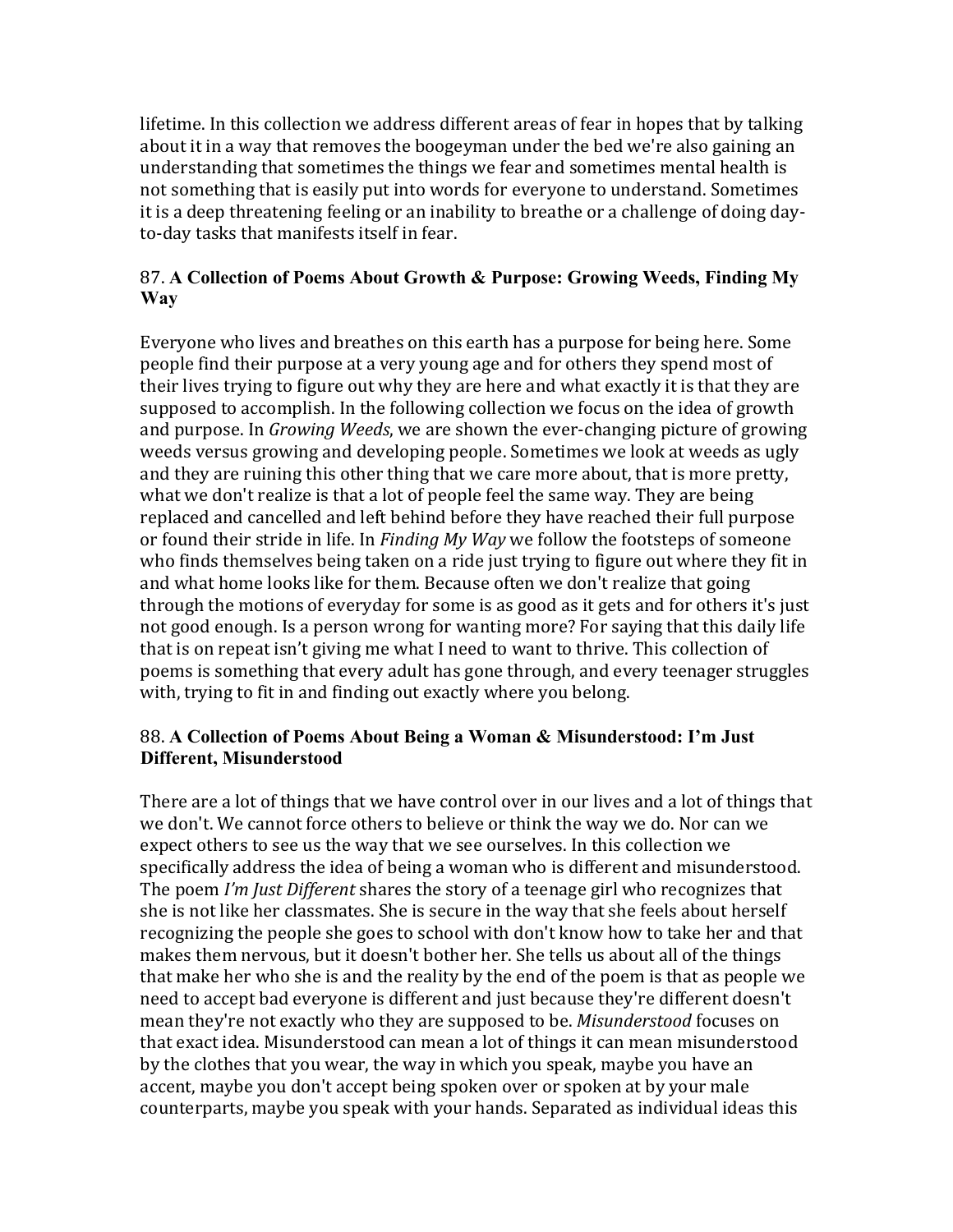might not bother someone but when it's all put together being received by one person, a woman, it can definitely make life challenging. Worry not, the joy of being a woman is that of course they will share exactly how they feel, uncensored, and uncut.

## 89. A Collection of Poems About Creating a Safe Space for LGBTOAI+ **Individuals: Going to Build a Safe Space, Why is Tolerance So Hard?**

In the world centuries ago, decades ago, weeks ago and today people who are members of the LGBTQAI+ community have been under fire. It may be that their decision to live their life as they see fit is being challenged. It is possible that someone wonders if this is real, a game, a phase, what is this exactly. Either way the idea that being in one's own skin is not good enough. That they have to justify who they are and fear the repercussions on a daily basis, is unfair and traumatizing. In this collection we will look at what it is necessary to create a safe space for members of this community. In *Going to Build a Safe Space* we explore the idea of what a safe space looks like, why it's necessary and why it can't be that all spaces are safe spaces. While in *Why is Tolerance So Hard?* We will address this pressing question. Why is tolerance so hard? Why is it necessary for people to live how others have decided they should live? Why is this idea something that continues to be passed down generation to generation making people feel like who they are is less than the next person who has made the conscious decision to go down a different path realizing that the choice I have made for me doesn't have to be the same as yours but that shouldn't mean that you can accept my choice, tolerate my presence and move one. Why can't we just do that?

# 90. A Collection of Poetry About Encouraging People to Be Themselves: **Exhausting, Solo**

Being yourself, being the person that you were brought up to be, being the person that you have crafted yourself to be, should be an easy thing. It should be easy to be the only person that you've ever been which is you. Often people of all ages find it difficult to be themselves for a number of reasons. It could be that they are not respected by the people they surround themselves with. Sometimes it happens that they want to create an invisible barrier between them and the people that they call their friends, or their family and they don't feel like they can truly be authentic. In this collection of poetry, we address the idea of not being able to be who you are but encourage people to do exactly that. In *Exhausting* we follow the story of someone and all of the things that they do for other people and outside sources that stops them from being able to do things for themselves. Realizing that the energy that we pour into other people's needs is always taking energy away from our own. And in *Solo* we address all of the things that make us individuals and all of the reasons that it is okay to look in the mirror and only see oneself. It is also supported that you celebrate those moments that you have to spend loving who you are in that moment at that specific time in your life. Life is difficult already, but it is even more of a